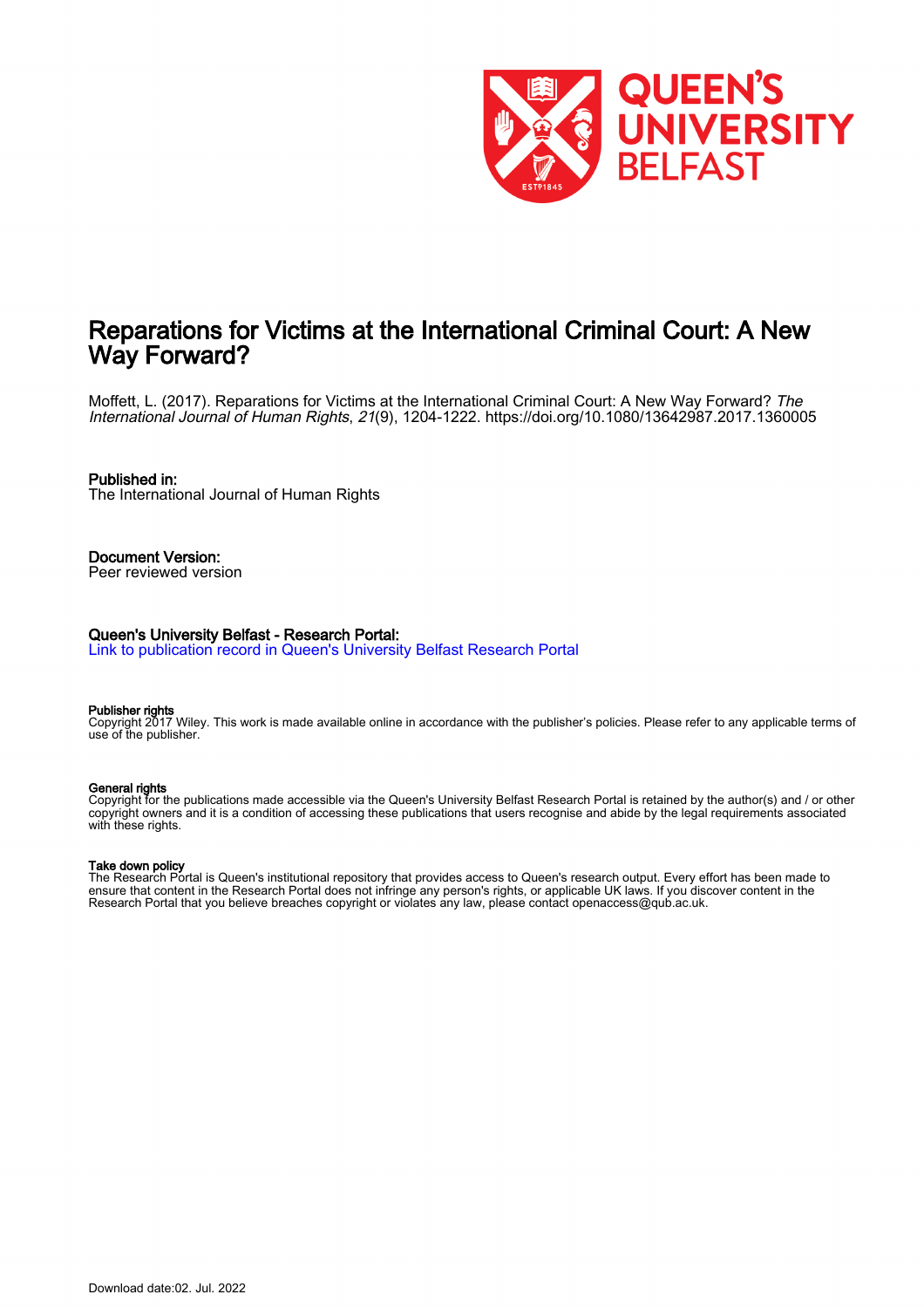# **Reparations for Victims at the International Criminal Court: A New Way Forward?**

## **Introduction**

Most articles on reparations and other victim provisions at the International Criminal Court (ICC) often open with how 'innovative' these provisions are for a criminal court. However nearly twenty years on from the agreement on the Rome Statute in 1998, there has yet to a shared understanding on how reparations should look like at the ICC. Despite three convictions and one guilty plea at the Court there has only been one reparations decision in the *Lubanga* case in 2012, and it still has not made it out of the courtroom to the victims. The novelty of reparations has faded as the hard reality of translating meaningful redress for thousands of victims into practice becomes apparent. These challenges stem from loading reparations for numerous victims on the back of the conviction of a single person. The ICC remains a criminal court with reparations copy-and-pasted at the end, leaving it dependent on which perpetrators and charges are convicted.[1](#page-5-0)

Although there are reasonable expectations that the ICC would deliver justice to victims, the failure to dispense timely and appropriate reparations continues to undermine the legitimacy of the Court. More worryingly, there has been limited recognition of certain types of victimisation and access to the court, in particular sexual and gender-based violence. Despite the factual occurrence of sexual violence in the first four completed cases before the Court, only in the *Bemba* case saw the first conviction for rape at the ICC. The lack of convictions for sexual violence has not been due to lack of participation from victims, but rather insufficient evidence or narrow selection of charges.<sup>[2](#page-5-1)</sup>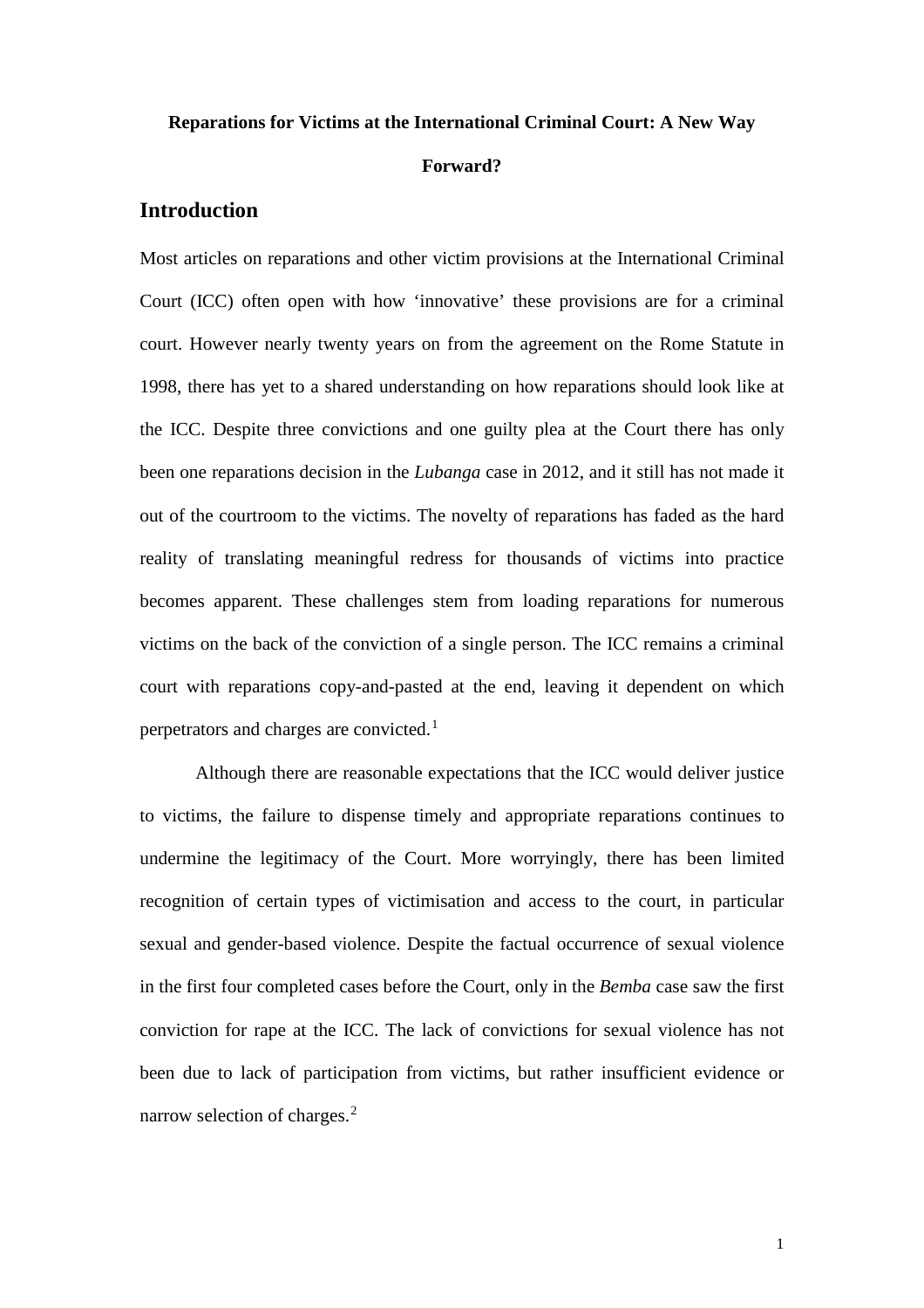This article explores the continuing wrangles over reparations at the ICC. It begins by outlining the reparation regime at the Court, including a discussion on the drafters' intention in including such measures, before moving onto examine three continuing quandaries of reparations at the ICC: the relationship between the charged convicted and victim eligibility; the role of the Trust Fund for Victims and its assistance mandate; and instances of acquittals and the role of the state. These predicaments reflect the continuing disputed role of reparations at the Court amongst judges, victims and other organs of the Court. In particular this article analyses reparations for sexual violence, which has been prevalent in the first few cases before the ICC and calls for reparations, yet remains limited to assistance programmes by the Trust Fund. In light of the contested space of reparations at the ICC this article explores three possible options in finding a more settled approached to delivering justice to victims through such measures through: transformative reparations; reparative complementarity; and a reparations chamber.

## **Justifying Reparations at the International Criminal Court**

Reparations in the Rome Statute were one of the cornerstones of a more victimcentred approach of the ICC, distinguishing it from previous international criminal tribunals. In the early drafts of the Rome Statute before the International Law Commission some delegates felt that reparations would be inappropriate for a criminal court, owing to their complexity and the large numbers of victims affected by international crimes.<sup>[3](#page-6-0)</sup> In order to overcome this a trust fund was include for the 'benefit of victims of crime' collected from fines or confiscated property. [4](#page-6-1) Subsequently the Preparatory Commission deemed it was more feasible to make the state responsible for reparations if an individual convicted person acting in an official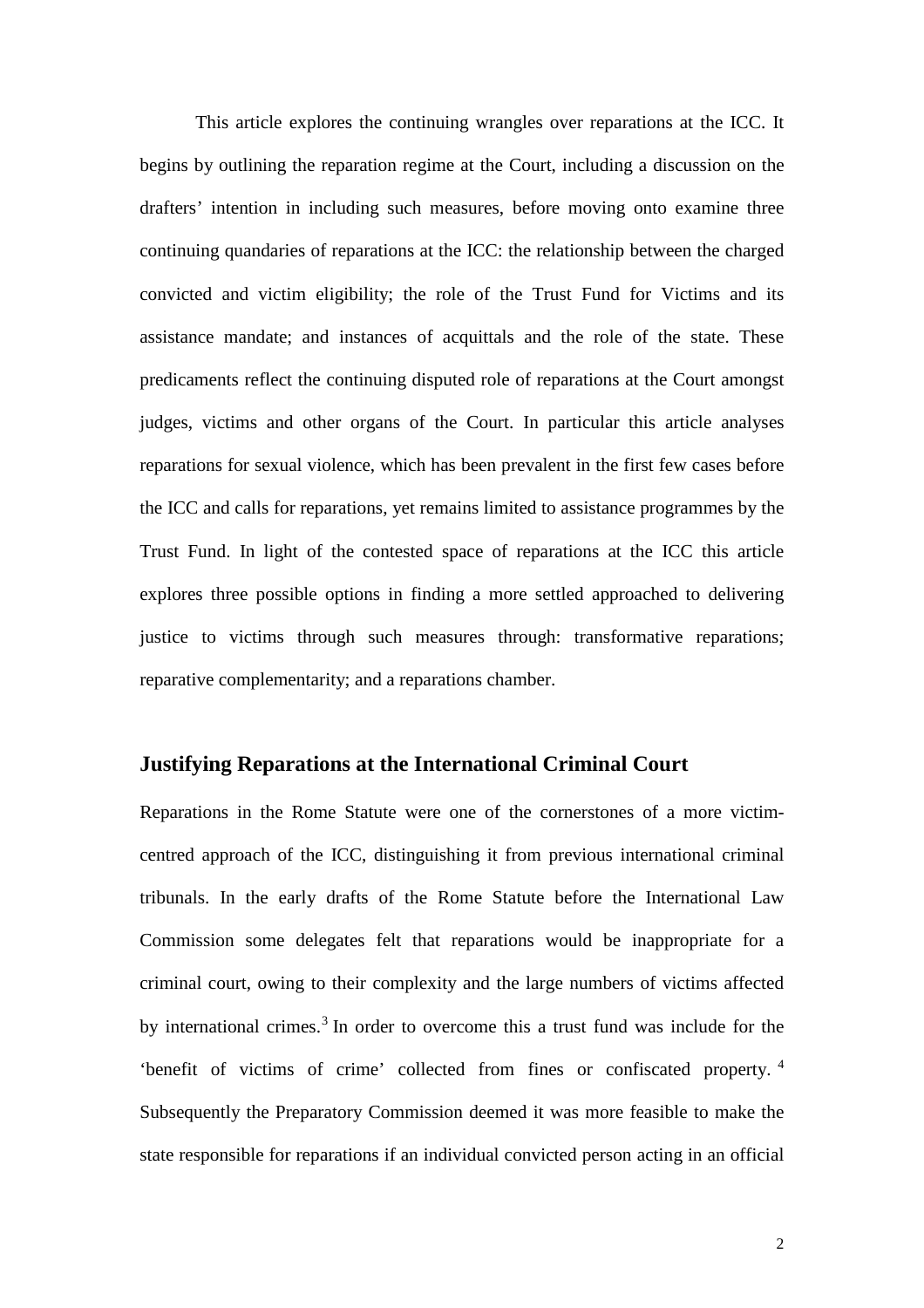capacity was indigent, or in the case of non-state actors to allow the Court to recommend reparations to the affected state.<sup>[5](#page-7-0)</sup>

At the Rome Conference there was a general consensus amongst states to prevent the ICC having the authority to order reparations against a state as a deal-breaker, as it would detract from punishing individual perpetrators.<sup>[6](#page-7-1)</sup> As a result Article 75 in the Rome Statute is explicitly limited to individuals, with the Trust Fund for Victims (TFV) in Article 79 included to act as a stopgap for funding if the convicted person has no assets. However, Article 79 also provides that it will be for the 'benefit of victims of crimes within the jurisdiction of the Court', which has been interpreted by the Assembly of State Parties as creating an assistance mandate beyond just facilitating reparations.<sup>[7](#page-7-2)</sup>

In comparison to other international reparation bodies, such as the Inter-American Court of Human Rights or the UN Claims Commission, the ICC represents a unique reparations system. It is not based on state responsibility, and it does not follow more tort or delicts requirements of private law. Instead the ICC system represents something closer to the *partie civil* procedure common in civil law countries, where victims join the criminal case to seek compensation.<sup>[8](#page-7-3)</sup> Although the *partie civil* analogy may make sense for a criminal court, it is grossly inadequate when addressing international crimes and reparations, where the issue of numerous victims is also compounded by the complexity of the trial, the political nature of violence and the larger commission of violence by numerous actors and other crimes that are not captured in the trial of one or a few individuals.

Other international criminal tribunals have highlighted the constraints of containing reparations within a criminal process. Not long after the agreement of the Rome Statute, the judges at both the ad hoc tribunals for the former Yugoslavia and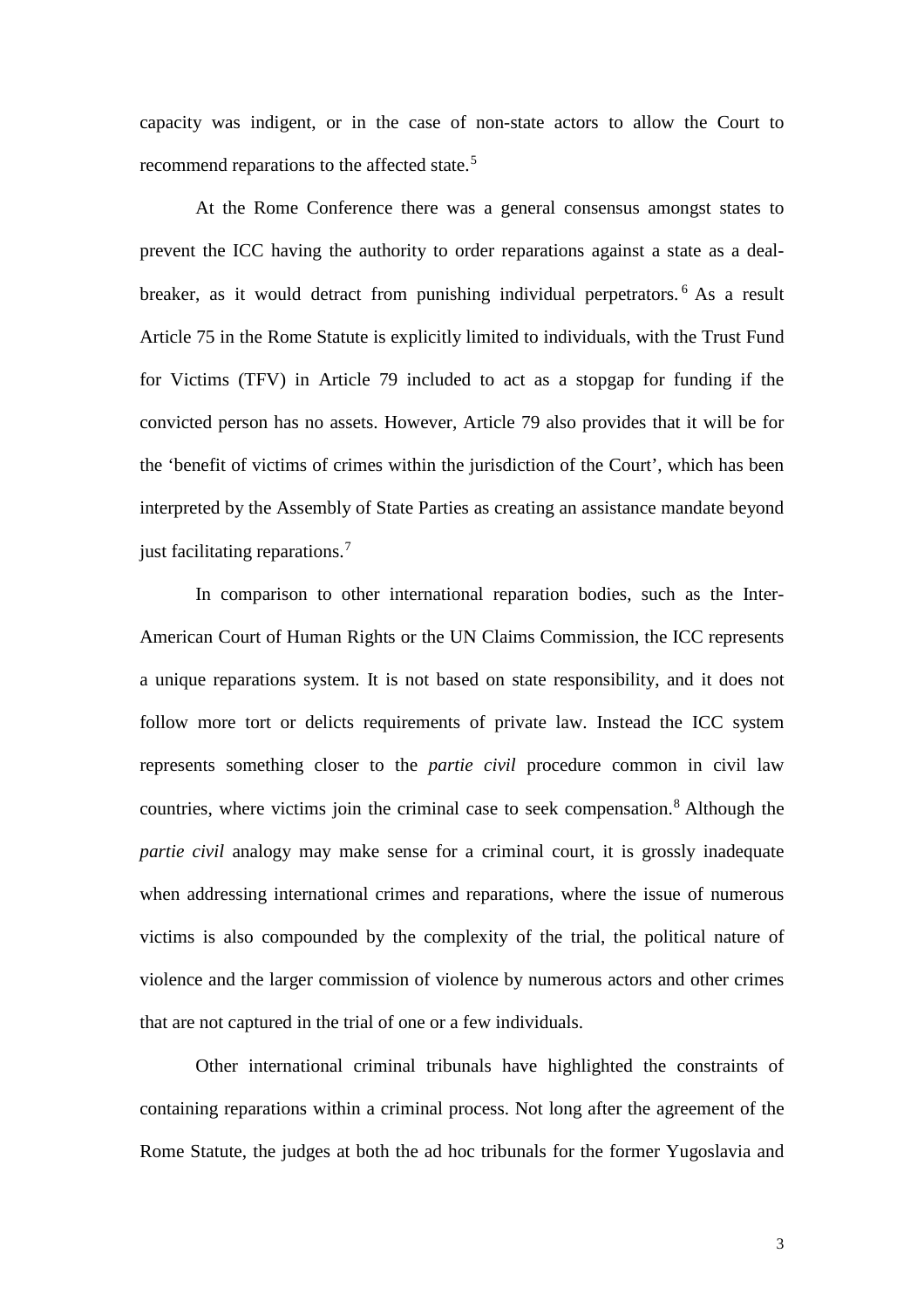Rwanda wrote letters to the UN Security Council supporting victims claims for compensation, but finding that reparation proceedings would be time consuming, likely to increase the workload of the Tribunals, and contrary to the defendant's right to an expeditious trial.  $9$  Instead, the judges suggested that a separate claims commission established by the UN Security Council would be better placed to realise victims' rights to reparation. Effectively the drafters' intention of the Rome Statute was to give effect to notions of 'justice for victims' by allowing them to claim reparations against individual convicted persons, but not to encroach upon state responsibility. As the ICC started to complete its first few cases from 2012 onwards, the implementation of this framework ring-fencing responsibility around only convicted individuals has started to strain the feasibility of reparations at the Court.

## **The current quandary: Between law and expectations**

Despite the overarching goal of doing justice for victims through reparations, there remain two major fault lines that continue to cause debate amongst ICC judges: the relationship between the charges of which the perpetrator is convicted and eligibility for victims; and the role of the Trust Fund for Victims and its assistance mandate. A third emerging issue has caused more confusion in the recent *Ruto and Sang* case with regards to situations where there is insufficient evidence or a defendant is acquitted leaving it up in the air what role or responsibility the ICC and the state have in ensuring 'justice for victims' with reparations.

#### *Relationship between convicted charges and victim eligibility for reparations*

Article 75(2) clearly states that the 'Court may make an order directly against a convicted person specifying appropriate reparations to, or in respect of, victims'. However, it does not stipulate whether such reparations should be based on the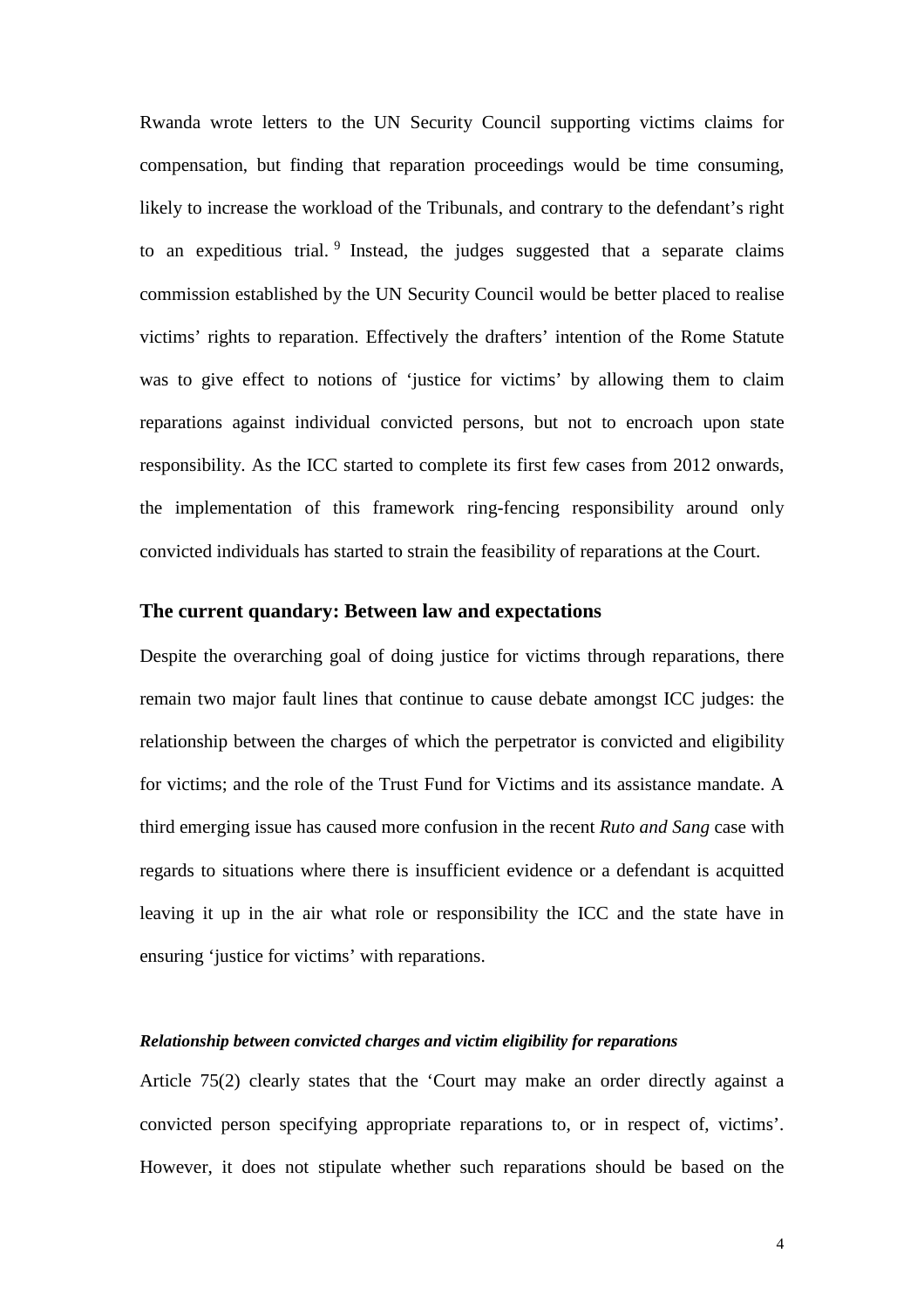charges of which the perpetrator is convicted or a broader examination of his/her responsibility at a lower evidential standard for reparations. In the *Lubanga* case aside from the Trial Chamber and Appeals Chamber disagreeing over whether or not Thomas Lubanga was responsible for reparations, with the latter finding he was, they also fundamentally disagreed on which victims were eligible for reparations.[10](#page-8-1) This stems from the narrow charges brought by the Prosecutor against Lubanga for only using child soldiers, despite the numerous other alleged crimes he was responsible for and the challenges victims made to the Court to broaden them to include sexual violence.[11](#page-8-2) Although the Prosecution called for sexual violence to be included in the sentencing and reparations decisions, they presented no further evidence than that which was incidentally raised through witness testimony or questions by the victims' legal representatives. [12](#page-8-3) As a result, reparations in the first case of *Lubanga* were limited to those who were child soldiers in his militia. Accordingly, victims' eligibility for reparations at the ICC is dependent on the Prosecutor's selection of charges and perpetrators, effectively a prioritisation of suffering based on evidence and expeditiousness that creates a stark hierarchy of victimhood in reparation proceedings.

<span id="page-5-1"></span><span id="page-5-0"></span>It make legal sense that a person should only be held to account for the crimes of which they are found guilty and the added expressive dimensions for victims in acknowledging the convicted person's responsibility for their suffering,  $^{13}$  $^{13}$  $^{13}$  However, it very much reflects that reparations are an 'add-on' to the criminal trial. This is contrary to the nature of reparations, which are intended to be victim-centred in responding to their harm, rather than being dependent on the identification, prosecution or conviction of an accused. [14](#page-8-5) As Stahn asserts the Appeals Chamber stipulates a more 'perpetrator-centred' vision of reparations at the ICC.<sup>[15](#page-8-6)</sup> This has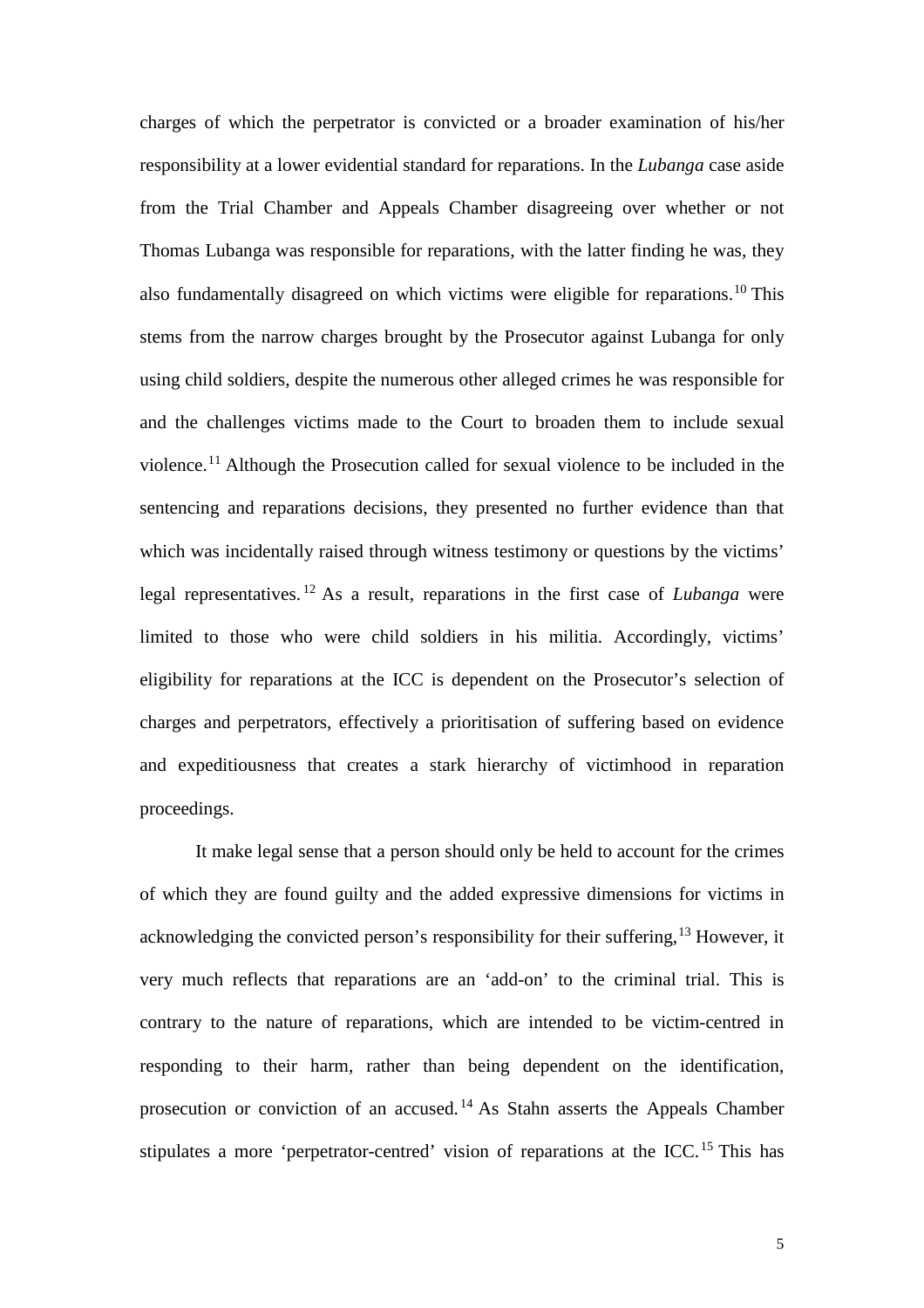implications on the burden of proof, proportionality of reparations of which the perpetrator is found liable and the role victims in the trial proceedings.[16](#page-9-0) As Williams and Palmer note similar limitations with the Extraordinary Chambers in the Courts of Cambodia, prosecutors can be cautious in how they approach or neglect certain crimes, closing or limiting avenues for victims to obtain redress before international courts. [17](#page-9-1) The convoluted nature of reparations at the ICC and the narrow victim eligibility for such measures is further obscured by the role of the Trust Fund and its assistance programmes.

## *Role of the Trust Fund for Victims and its assistance mandate*

<span id="page-6-1"></span><span id="page-6-0"></span>Despite an Appeals Chamber decision and order on reparations, the role of the TFV and its mandate for reparations and assistance still remain contested. In the *Lubanga*  case the TFV, which has been funding a number of assistance programmes in the DRC, was held by the Trial Chamber as being 'well placed' to 'determine appropriate forms of reparations and to implement them'.[18](#page-9-2) The Appeals Chamber modified the Trial Chamber's approach, which made victim participation dependent on whether the TFV 'considers it appropriate'. [19](#page-9-3) Moreover, the Appeals Chamber stipulated that victims would be consulted on collective reparations before the TFV implements them, clawing back some of victims' agency in the reparation process.<sup>[20](#page-9-4)</sup> However, the Appeals Chamber rejected the Trial Chamber's endorsement of the TFV's suggestion of community-based reparations.<sup>[21](#page-9-5)</sup> As a result, the Appeals Chamber clarified the line between reparations and assistance, with the former being responsive to victims' rights and the latter benefitting affected communities, as well as vindicating victims' agency before the ICC in reparation proceedings. The Appeals Chamber's approach represents a shift from the Trial Chamber's decision in *Lubanga* that rubber-stamped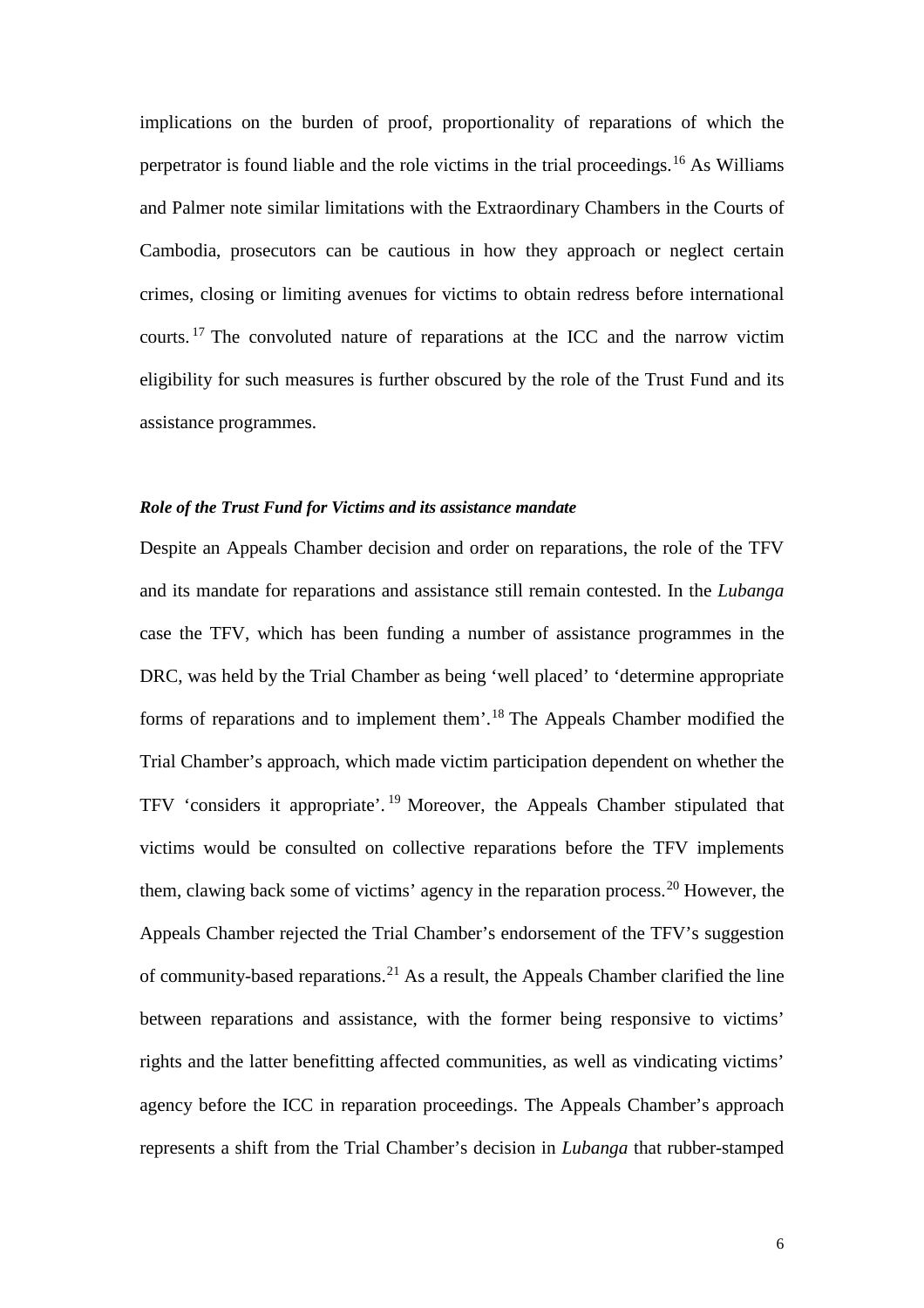the TFV's five point plan for reparations, which effectively gave them decision making powers over it, to the Appeals Chamber's more closer supervision of each stage of the TFV implementation of reparations by a new constituted Trial Chamber II.

Since the Appeals Chambers judgment in 2015 contest has continued with the TFV arguing that community based reparations are the only way for reparations to become 'meaningful for cases of mass atrocities which fall under the jurisdiction of the Court.' [22](#page-10-0) Furthermore, the Trust Fund asserted that the definition of a victim under Rule 85 of Court's Rules of Procedure and Evidence was too narrow, and beneficiaries of reparations do not need to meet such a standard.<sup>[23](#page-10-1)</sup> The Appeals Chamber noted that while victims of sexual violence would be ineligible for reparations in the *Lubanga* case, it is appropriate for the Board of Directors of the TFV to consider at its discretion of including such victims within its assistance mandate.[24](#page-10-2) This exhibits the distinction between the limits of the reparations regime imagined by the drafters of the Rome Statute and the rhetoric and want of ICC actors to expand the benefits of reparations as assistance to the largest possible group of victims.

<span id="page-7-3"></span><span id="page-7-2"></span><span id="page-7-1"></span><span id="page-7-0"></span>The continuing wrangling over reparations between the judges and TFV suggests that the Trust Fund is struggling to fit its mostly assistance approach into a juridical one, where it is used to more discretion in distributing funds based on needs rather than responding to victims' rights.<sup>[25](#page-10-3)</sup> This reflects a critical juncture between reparations as a right to be claimed by victims with legal standing against a discretionary needs-based approach. The TFV's role in reparations risks diluting victims' 'right' to reparation by merging it with assistance. The Appeals Chamber only recognised that assistance and reparations may become blurred where it risks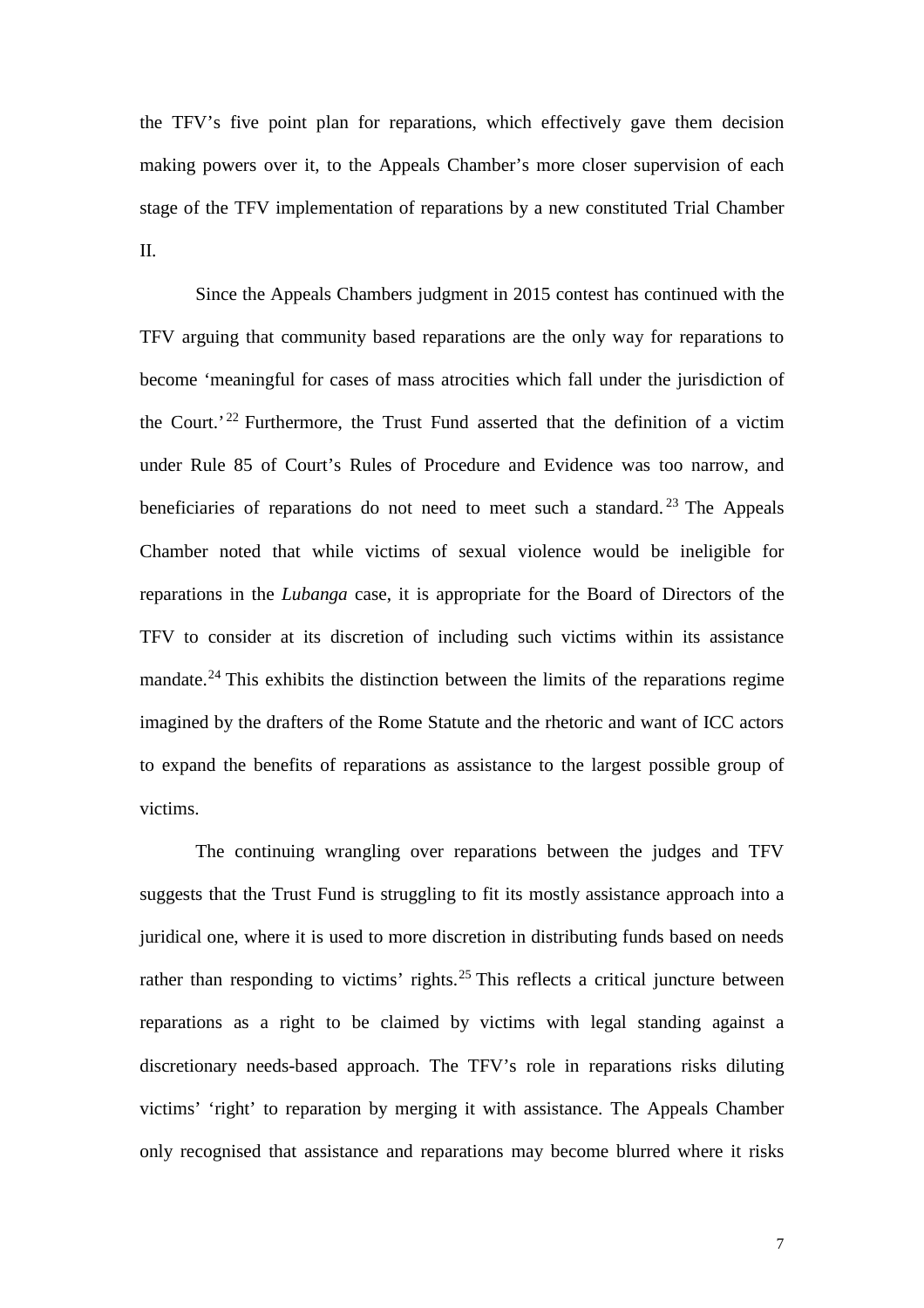prejudicing the rights of the convicted person, rather than as a concern for ensuring victims' right to reparation.<sup>[26](#page-11-0)</sup>

It is likely that the vast majority of cases before the ICC that result in reparations will always be dependent on the TFV for financial support and reparations delivery. In cases where perpetrators have substantial financial assets these are likely to be depleted through funding their defence counsel, such as the in *Bemba* case where the defendant had over  $\Theta$  million in assets seized, but over  $\Theta$ .79 million had been spent by December 2014 and he is now a defendant in a witnessing tampering trial.[27](#page-11-1)

As Dixon refers to this as the 'Swiss cheese model' whereby the TFV assistance mandate is used to 'fill in the gaps of reparations regimes where they are restricted by legal definitions of victims and victimization'.<sup>[28](#page-11-2)</sup> However the difficulty with reparations at the ICC is that these gaps remain quite wide that even assistance if well coordinated is unlikely to sufficiently provide any meaningful redress to victims. In all the emerging ICC reparations regime is overly elaborate and a headache even for lawyers. This complex system is likely to change with the second case of *Katanga* where most victims are looking for individual compensation, rather than more collective awards made in the *Lubanga* case.

#### <span id="page-8-0"></span>*Acquittals and the responsibility of the state*

<span id="page-8-6"></span><span id="page-8-5"></span><span id="page-8-4"></span><span id="page-8-3"></span><span id="page-8-2"></span><span id="page-8-1"></span>The final contested area of reparations at the ICC involves situations where a defendant is not found responsible for a crime, such as there being insufficient evidence against them, the defendant dies during the trial, declared unfit or is acquitted, preventing any reparation proceedings. This is the situation that judges faced in the collapse of the *Ruto and Sang* case due to insufficient evidence against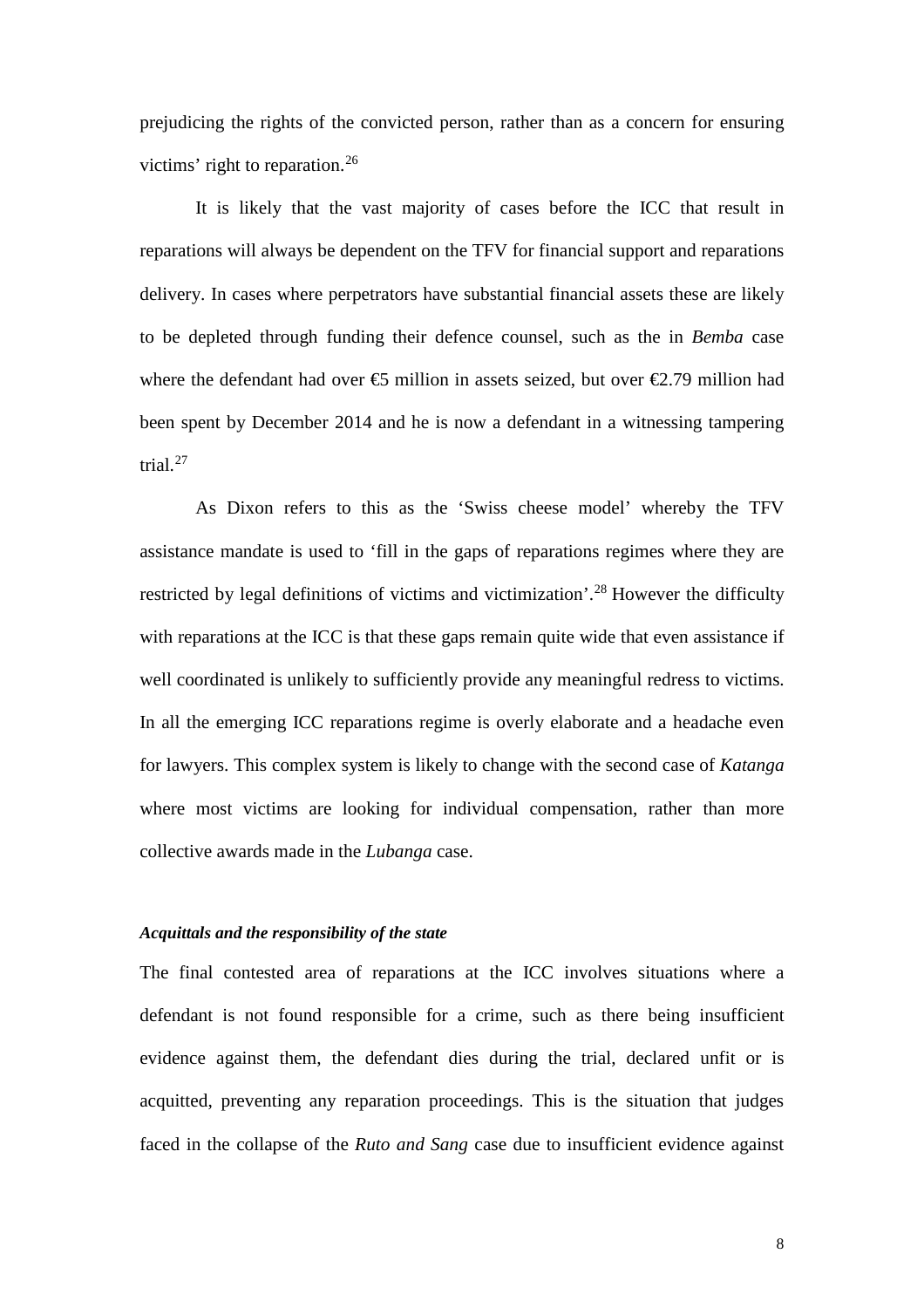<span id="page-9-5"></span><span id="page-9-4"></span><span id="page-9-3"></span><span id="page-9-2"></span><span id="page-9-1"></span><span id="page-9-0"></span>the accused. The judges were divided on whether or not reparations could be ordered despite no one being convicted. As Judge Fremr bluntly stated

As a result of the case ending without a conviction, no reparations order can be made by this Court pursuant to Article 75 for the benefit of victims of the post-election violence. While I recognise that this must be dissatisfactory to the victims, a criminal court can only address compensation for harm suffered as a result of crimes if such crimes have been found to have taken place and the person standing trial for his or her participation in those crimes is found guilty.[29](#page-12-0)

Judge Fremr acknowledged that the Post-Election Violence (PEV) and victims' suffering was never contested.<sup>[30](#page-12-1)</sup> Yet this position reflects the fatal flaw of reparations at the ICC that after years of waiting for justice and dependent on the Court being the last resort for redress, it ultimately dependent on which individuals and charges are convicted.

It comes at no surprise that one of the other judges was compelled to bridge the gap between victims' expectations and the mandate of the ICC under the more general rubric and marketing of the Court of 'doing justice for victims'. Judge Eboe-Osuji distinguished the collapse of the *Ruto and Sang* case from the Appeals Chamber reparations decision in the *Lubanga* case. [31](#page-12-2) Although he recognised the value in placing the responsibility of making reparations at the foot of those who cause such harm to victims, despite their indigence, he suggest that it was not the only basis for reparations at the ICC.

Judge Eboe-Osuji broke away from the *Lubanga* case reasoning by stating that based on other sources of international law 'there is no general principle of law that requires conviction as a prerequisite to reparation.'[32](#page-12-3) He argued that a conviction is an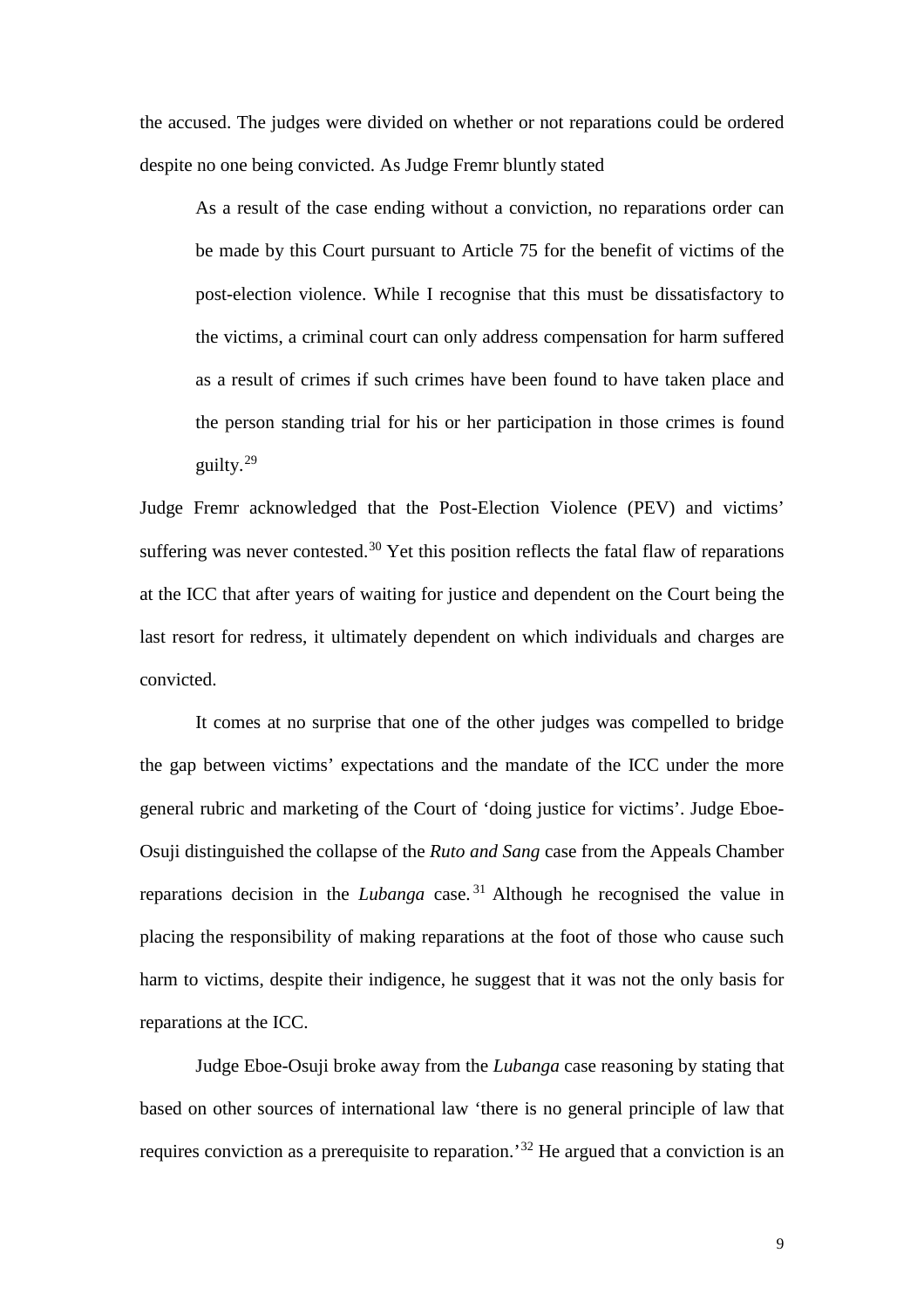<span id="page-10-3"></span><span id="page-10-2"></span><span id="page-10-1"></span><span id="page-10-0"></span>undesirable prerequisite for reparations, given that victims suffer harm regardless of the individual responsibility of perpetrators and individual litigation is inefficient, which has often seen states create no-fault criminal compensation schemes. As such, Judge Eboe-Osuji asserted that the ICC process establishes victims' victimhood status and reparations should follow from it, rather the finding of guilt of the accused, which are 'beyond the control of the victims'. [33](#page-13-0) That all said his finding of the *Ruto and Sang* case being frustrated by a campaign of the Kenyan government and its failure to provide reparations or effectively investigate the PEV, could give rise to an obligation to make reparations at the international level. Accordingly while courting the boundaries of explicitly limiting of reparations to convicted person, and the drafters' intent to avoid state responsibility, Judge Eboe-Osuji suggested the reparations be based on the Kenyan government's lack of cooperation and called upon victims to submit their views and concerns.<sup>[34](#page-13-1)</sup>

In response the common victims legal representative (CVLR) Wilfred Nderitu argued that the Kenyan state has a 'reversionary obligation' to make reparations to victims by ceding to international treaties and the Rome Statute as it is ceding national jurisdiction. He also suggested that the ratifying Kenyan act of the Rome Statute makes provision for 'any assistance', which could be interpreted as including the Court making a request of the Kenyan government to ensure victims receive reparations. [35](#page-13-2) Agreeing with Judge Eboe-Osuji the CVLR is able to look past the language of Article 75(2) in requiring a conviction as the sole basis of reparations. Instead given the failure of the Kenyan government to investigating and remedy the Post-Election Violence, it incurs state responsibility. Moreover the CVLR argues that despite his own mandate to represent victims in the case, all victims in the Kenyan situation should be eligible for reparations. [36](#page-13-3) Accordingly given the Kenyan

10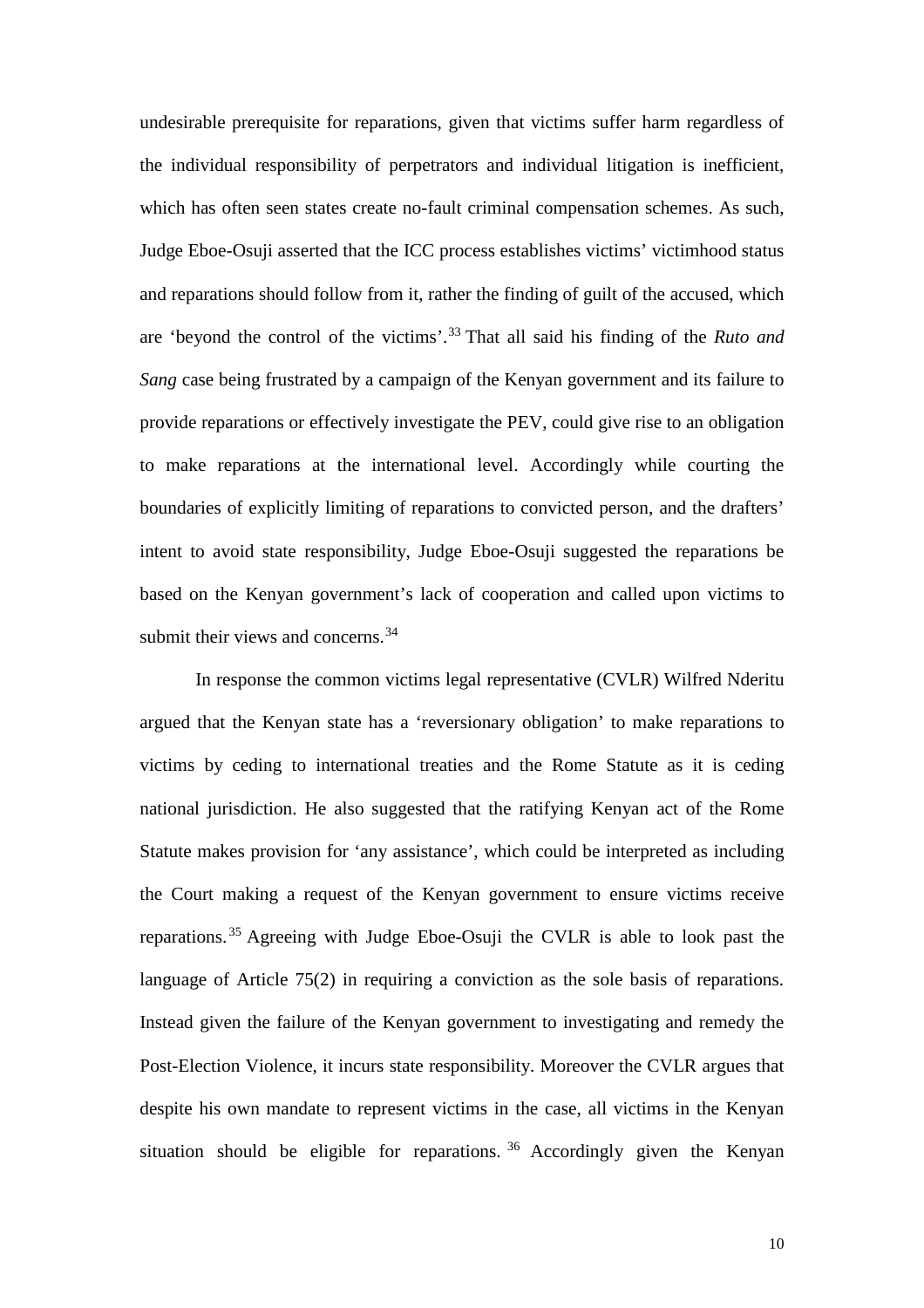government's lack of cooperation with the ICC and its failure to fulfil its obligations under the Rome Statute, the Court should make an order against it or at least refer it to the Assembly of State Parties for non-compliance.<sup>[37](#page-14-0)</sup> Ultimately the majority of judges in Trial Chamber V(A) rejected the standing of the CVLR and Trust Fund to make submissions on reparations as case against the Ruto and Sang was terminated, ending the jurisdiction of the Court.<sup>[38](#page-14-1)</sup> Perhaps the International Court of Justice is a more appropriate forum for such treaty breaches.

<span id="page-11-2"></span><span id="page-11-1"></span><span id="page-11-0"></span>Together this evolving position in the aftermath of the collapse of the *Ruto and Sang* case represents the ambiguous legal boundaries the judges are working within while trying to attain some form of meaningful justice for victims. The language of Article 75(2) states that the 'Court may make an order directly against a convicted person'. There is no explicit limit on reparations being connected to the convicted person, but in practice after years of trial proceedings all the evidence will point to the accused, it is a different proceeding to examine the responsibility for other actors for reparations. That said during Lubanga's trial Uganda and Rwanda were implicated in training and supporting him, implying their responsibility in his crimes. Judge Eboe-Osuji postulates the responsibility of states in reparations before the ICC, but does not go far to promise or rule on it. There are political and financial consequences as the Assembly of State Parties could exert pressure on the Court by withholding funds or failing to cooperate with the ICC.

#### **Overcoming these challenges**

Given these limitations and the continued debate over the purpose and legal basis of reparations at the ICC, where can the Court go from here? There are three possible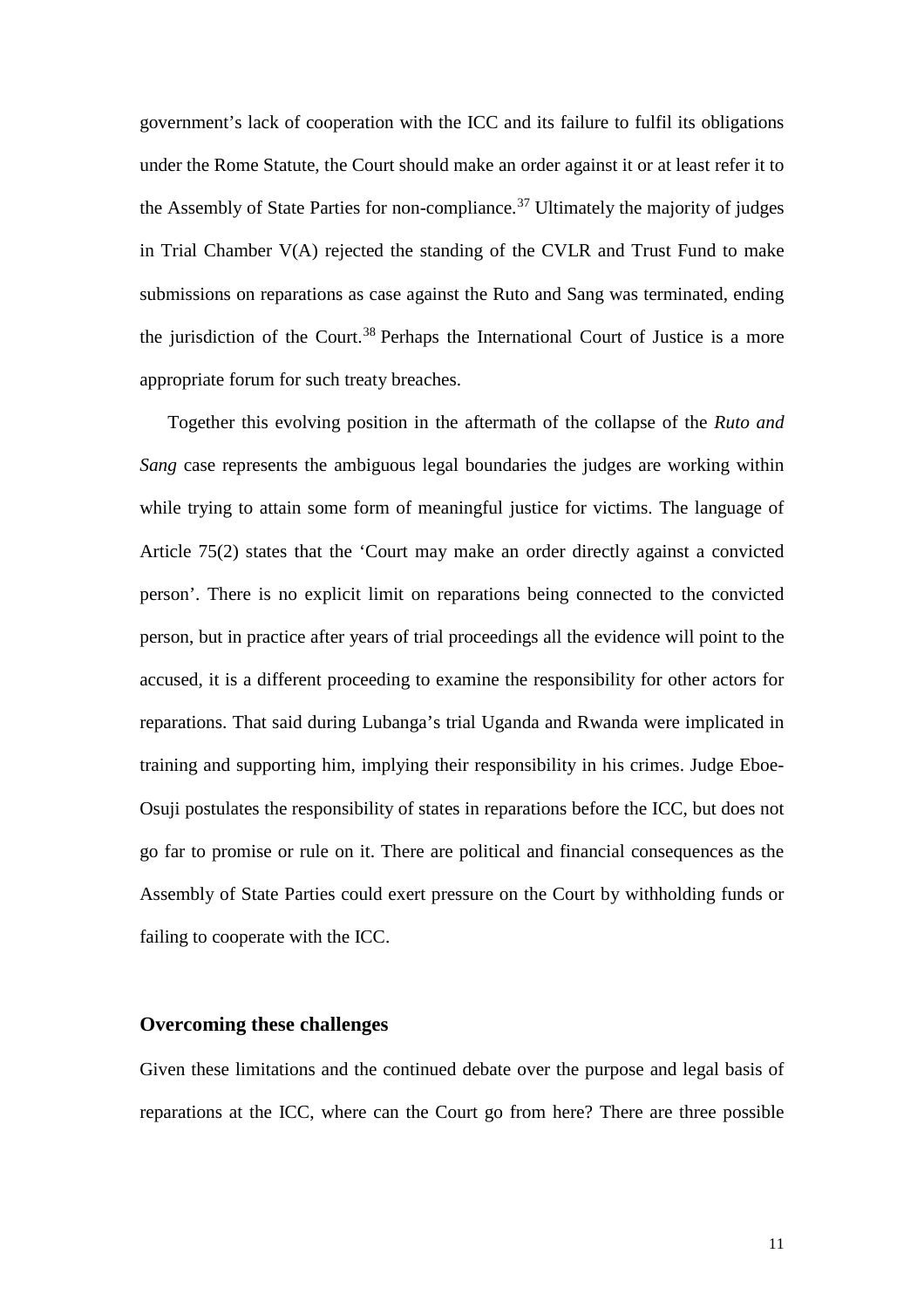solutions: transformative reparations; reparative complementarity; and a reparations chamber.

## *The promise of transformative reparations at the ICC*

<span id="page-12-0"></span>Transformative reparations have been increasingly advocated in the aftermath of widespread or systematic sexual violence, where the occurrence of the crime reflects more ingrained structural discrimination and marginalisation of certain groups that precipitates such violence. More broadly transformative reparations have been shifted the gaze on the nature of reparations to examine the gendered impact of conflict on women as well as on social and economic rights.<sup>[39](#page-14-2)</sup> According to Rubin-Marín, reparations can also have a transformational potential 'to subvert, instead of reinforce, pre-existing structural … inequalities and thereby to contribute, however minimally, to the consolidation of more inclusive democratic regimes'. [40](#page-14-3) Yet, ruptures in governance and the law may not offer opportune moments to reform social and cultural perceptions and practices when more pressing needs of security, peace and redress need to be tackled.

<span id="page-12-3"></span><span id="page-12-2"></span><span id="page-12-1"></span>There has been increasing attention to tackle sexual violence in terms of transformative reparations to better address the causes and cultures that precipitate such violence.<sup>[41](#page-14-4)</sup> The Nairobi Declaration 2007 states that reparations

'must drive post-conflict transformation of socio-cultural injustices, and political and structural inequalities that shape the lives of women and girls; that reintegration and restitution by themselves are not sufficient goals of reparation, since the origins of violations of women's and girls' human rights predate the conflict situation.'[42](#page-14-5)

12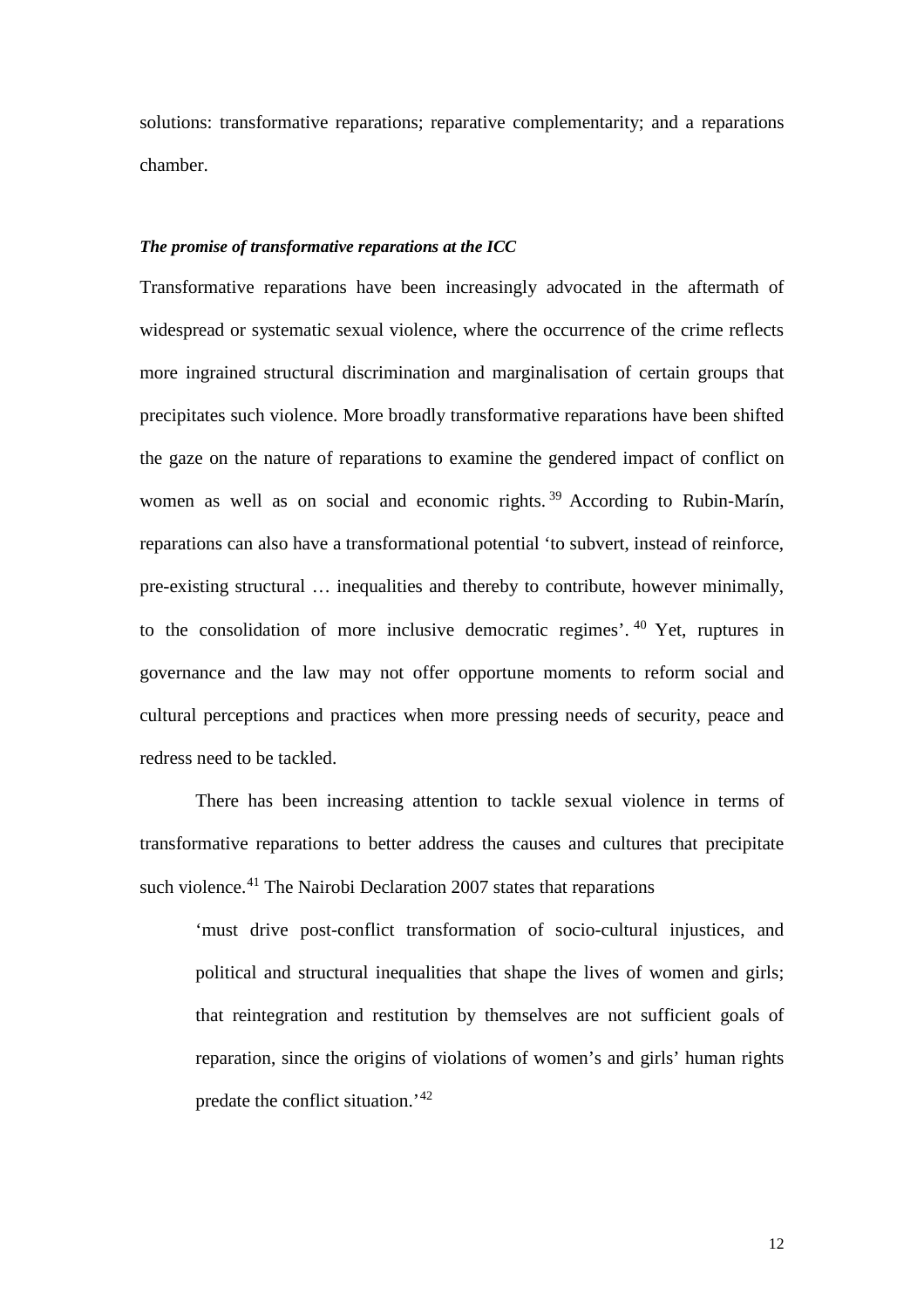It is within this theoretical space that reparations in the *Lubanga* case were constructed in collective terms to victims as transformative reparations, no matter how limited, could contribute to preventing future violence.<sup>[43](#page-15-0)</sup> The TFV drawing from academic research and the Nairobi Declaration recognised the limits of *restitutio in integrum* and advocated for transformative reparations that would eliminate 'the pre-existing structural inequalities that have led to or encouraged the violence.<sup>[44](#page-15-1)</sup> Adopting this approach, the Trial Chamber stated

Reparations may include measures to address the shame felt by some former child soldiers, and to prevent any future victimisation, particularly when they endured sexual violence, torture and inhumane and degrading treatment following their recruitment. … the Court's reparations strategy should, in part, be directed at preventing future conflicts and raising awareness that the effective reintegration of the children requires eradicating the victimisation, discrimination and stigmatisation of young people in these circumstances.<sup>[45](#page-15-2)</sup>

<span id="page-13-3"></span><span id="page-13-2"></span><span id="page-13-1"></span><span id="page-13-0"></span>The Appeals Chamber agreed with such an approach, given that it is up for the TFV to deliver reparations.<sup>[46](#page-15-3)</sup>

It may just all be hopefully thinking and rhetoric that one reparation award by the ICC can transform a society and prevent future conflict. Durbach and Chappell note that the transformational reparations proposed by the TFV and Chamber suggest an 'aspirational' goal, but was not challenged by other parties before the Court.<sup>[47](#page-15-4)</sup> Ullrich in her research of Court judges and staff suggest that transformative reparations is superficial and even neo-colonial. [48](#page-15-5) The ICC does not have a democratic mandate to reform State Parties' societies through reparations. Transformative reparations need to be placed within their political, economic, social and cultural context.<sup>[49](#page-15-6)</sup> Moreover, using victims' claims for reparations as a means of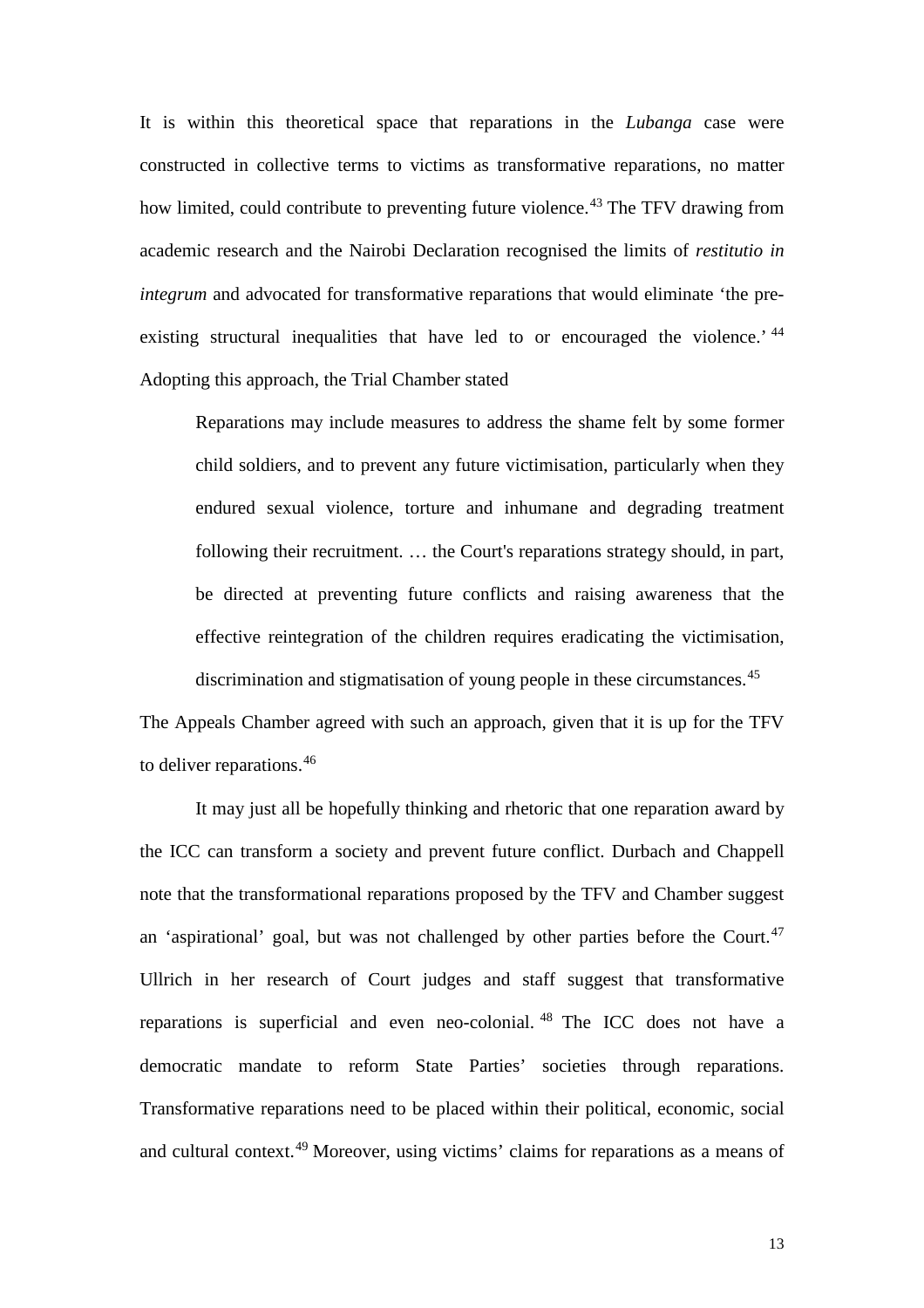social engineering risks exploiting their suffering to improve the legitimacy of the Court and the State. As Walker suggests beyond the challenges of practical realism and political feasibility, transformative reparations endanger displacing victimcentred nature of reparations in remedying their harm to instrumentalising them for social justice.<sup>[50](#page-16-0)</sup> As such, transformative reparations can undermine the importance of the remedial and individual acknowledgement of victims' suffering, by placing it secondary improving a society and preventing future victimisation. This tension between remedial and transformative reparations was noted by the Peruvian Comprehensive Reparations (PIR) that in developing a reparations programme,

<span id="page-14-0"></span>...the PIR cannot and should not be considered as one more instrument of social policy. The PIR does not seek to resolve problems of poverty, exclusion and inequality, which are structural in nature and respond to the overall operation of the political and economic system. While some of its programs can and should contribute to improving the quality of life of victims and their family members, its central objective is the repair and recognition of victims as human beings, whose fundamental rights have been violated. This does not mean that the State should not also undertake a policy of social development aimed at attacking poverty and inequality at the root … but the PIR responds to other goals. $51$ 

<span id="page-14-5"></span><span id="page-14-4"></span><span id="page-14-3"></span><span id="page-14-2"></span><span id="page-14-1"></span>As such, the transformative potential of reparations rests in their ability to prioritise and publicise victimisation and underlying structural inequalities that precipitated or compounded violence. Where reparations are used solely to prevent future victimisation, such as community education or human rights training for the armed forces, and not redressing the individual harm. This risks overburdening the expectations of reparations in affected communities and forces those victimised to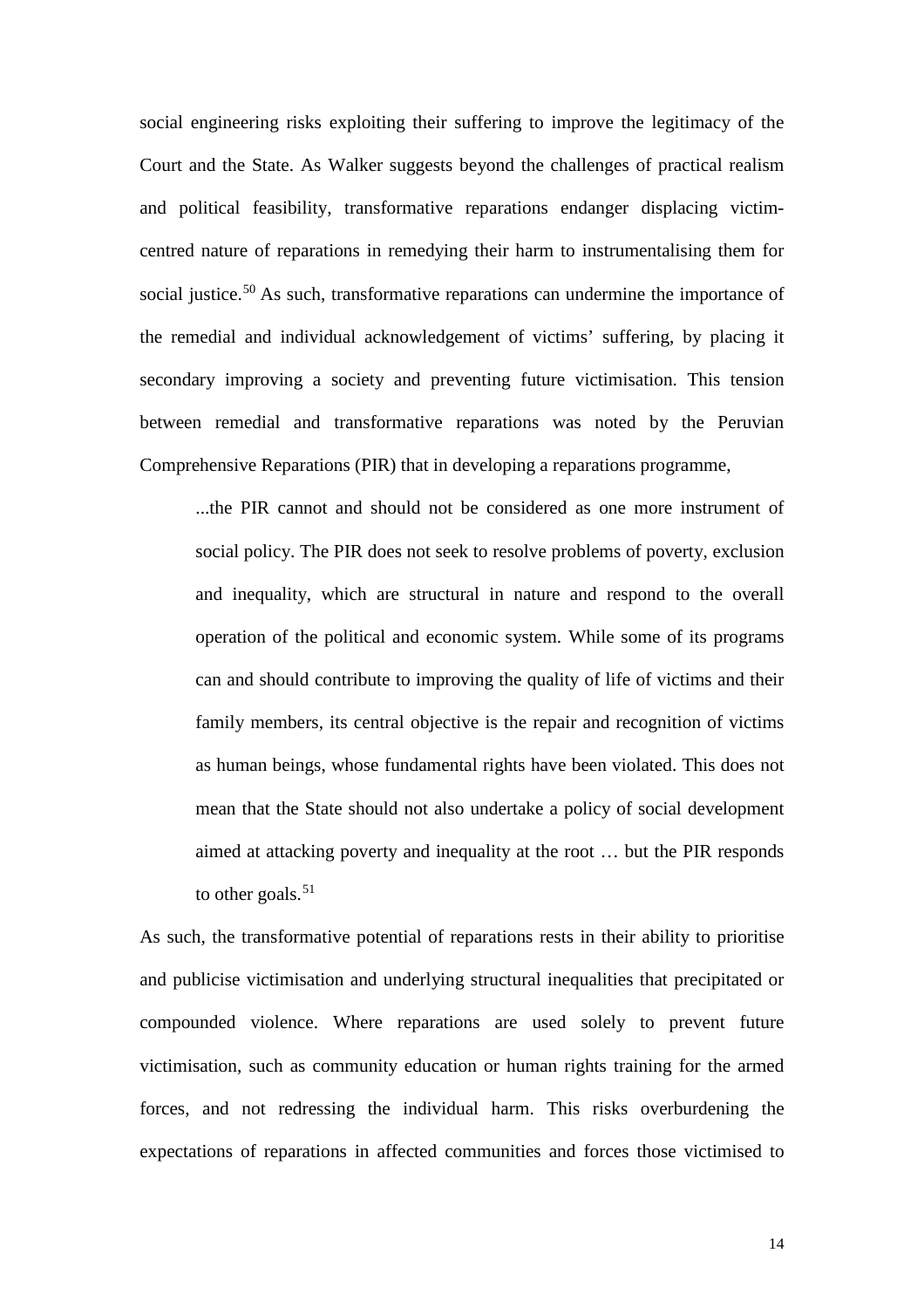<span id="page-15-6"></span><span id="page-15-5"></span>forego their remedy in the wide hope of reconciliation and peace. In such circumstances victims of past violence are silenced or neglected to extend the gaze of the transition to future peace and reconciliation. This is a result of judicially based reparations being delivered through an assistance mandated Trust Fund, which fundamentally changes the nature and benefit of such reparations to victims.

Reparations as a vehicle of remedy are victim-centred measures of redress to vindicate victims' rights. As such victims are in the front passenger giving directions on what reparations are appropriate in redressing their harm with judges steering the process. The current *Lubanga* reparations scheme places the TFV in the driving seat with the judges as passengers watching the Trust Fund's advance of its peacebuilding and assistance mandate, and victims left behind on the side of the road, no better off. In looking forward to preventing future violence, victims become increasingly distant, shrinking objects in the rear view mirror as we move closer to tackling wider causes of violence, maximising welfare or community benefits. Ultimately the greater the focus on transformative reparations at the ICC the further we lose sight of redressing the harm of those who suffered the most. While in the *Lubanga* case transformative reparations may benefit female child soldiers who suffered sexual violence, by including them in rehabilitation or community awareness schemes, it negates the acknowledgement and more direct remedy of their individual harm.

<span id="page-15-4"></span><span id="page-15-3"></span><span id="page-15-2"></span><span id="page-15-1"></span><span id="page-15-0"></span>Usually there is a not a clear demarcation between transformative and more corrective or restorative reparations, this academic debate may be moot in practice. The Trial and Appeals Chambers in the *Lubanga* case both abdicated their oversight of what reparations should substantively involve by allowing the TFV to shape it, rather than taking into account what was appropriate for the victims. In the *Katanga*  case the victims are more at odds with this approach, with the majority demanding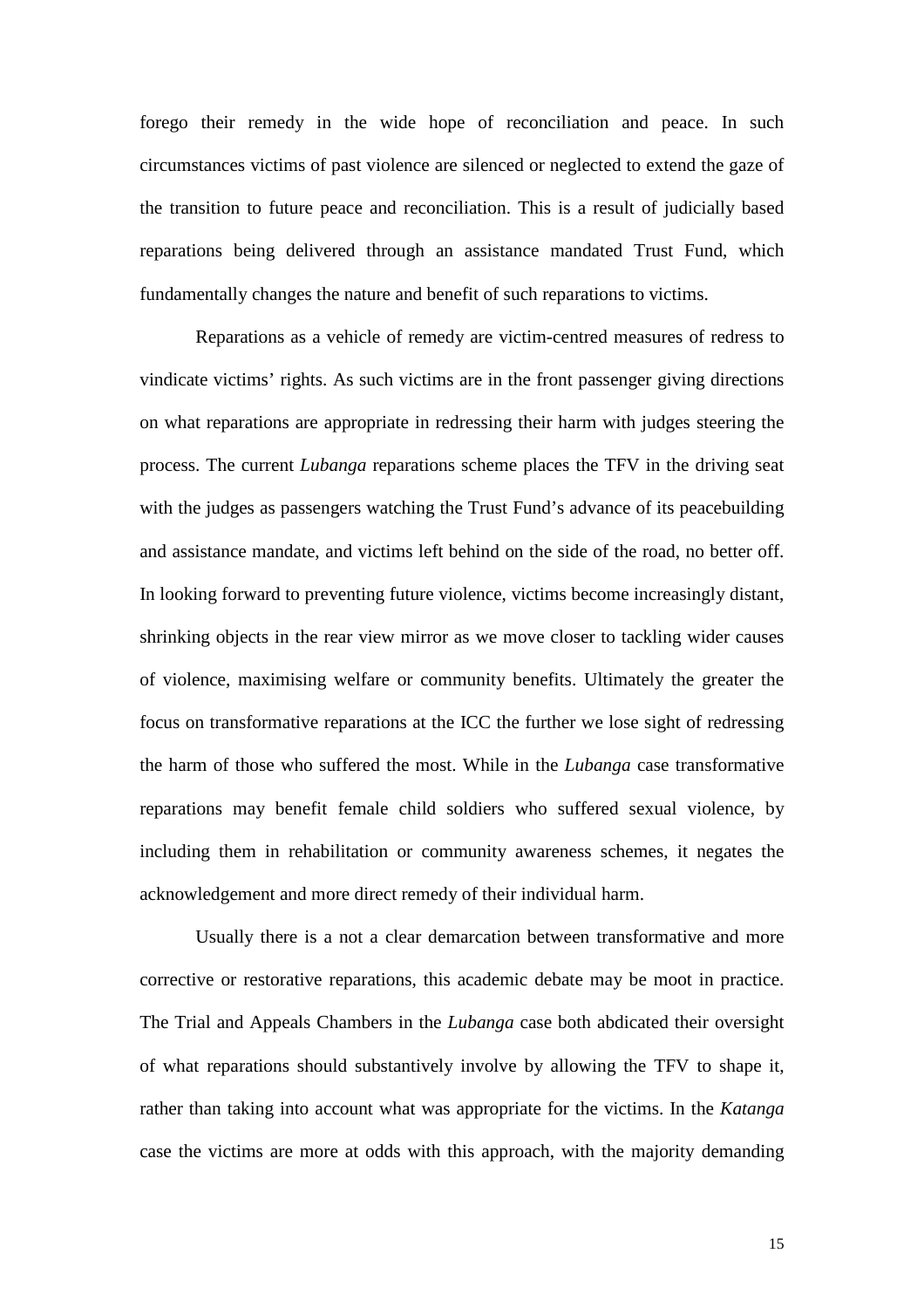<span id="page-16-1"></span><span id="page-16-0"></span>individual compensation and finding collective and transformative measures as ineffective as non-victimised members of the community were able to benefit.<sup>[52](#page-17-0)</sup> The quandary of reparations at the ICC reflects an existential crisis for the Court, which tasked with investigating, prosecuting and punishing perpetrators is then left at the end of the process with trying to address the rights of victims. The Court itself does not have a coherent approach in what reparations should look like, instead the TFV is able to portray its assistance mandate as reparations, which from the *Katanga* case is not what victims want. Framing reparations at the ICC as transformative and through the TFV as repackaged assistance is likely to cause victims to disengage with the Court, as their role is reduced to policy legitimisation and facilitation for others rather than their individual redress. This is already occurred with 47 victims pulling out of participating in the *Ruto and Sang* case before it collapsed on the grounds of collective reparations would benefit the communities that contributed to their victimisation.<sup>[53](#page-17-1)</sup>

Ultimately the TFV reparations construction in the *Lubanga* case is effectively trying to deliver guarantees of non-repetition, which are really the responsibility of states. The TFV is unlikely to have the capacity to deliver to deliver such measures on a large scale, long term and meaningful way. Instead what is needed is state cooperation and a rethinking of the obligations on state parties and the notion of complementarity.

#### *Revisiting reparative complementarity*

If the ICC is an ineffectual or inappropriate locus in delivering transformative reparations, then the State in which the crime occurs is the necessary actor to ensure the rights of victims.[54](#page-17-2) In the *Lubanga* case the judges missed an opportunity to call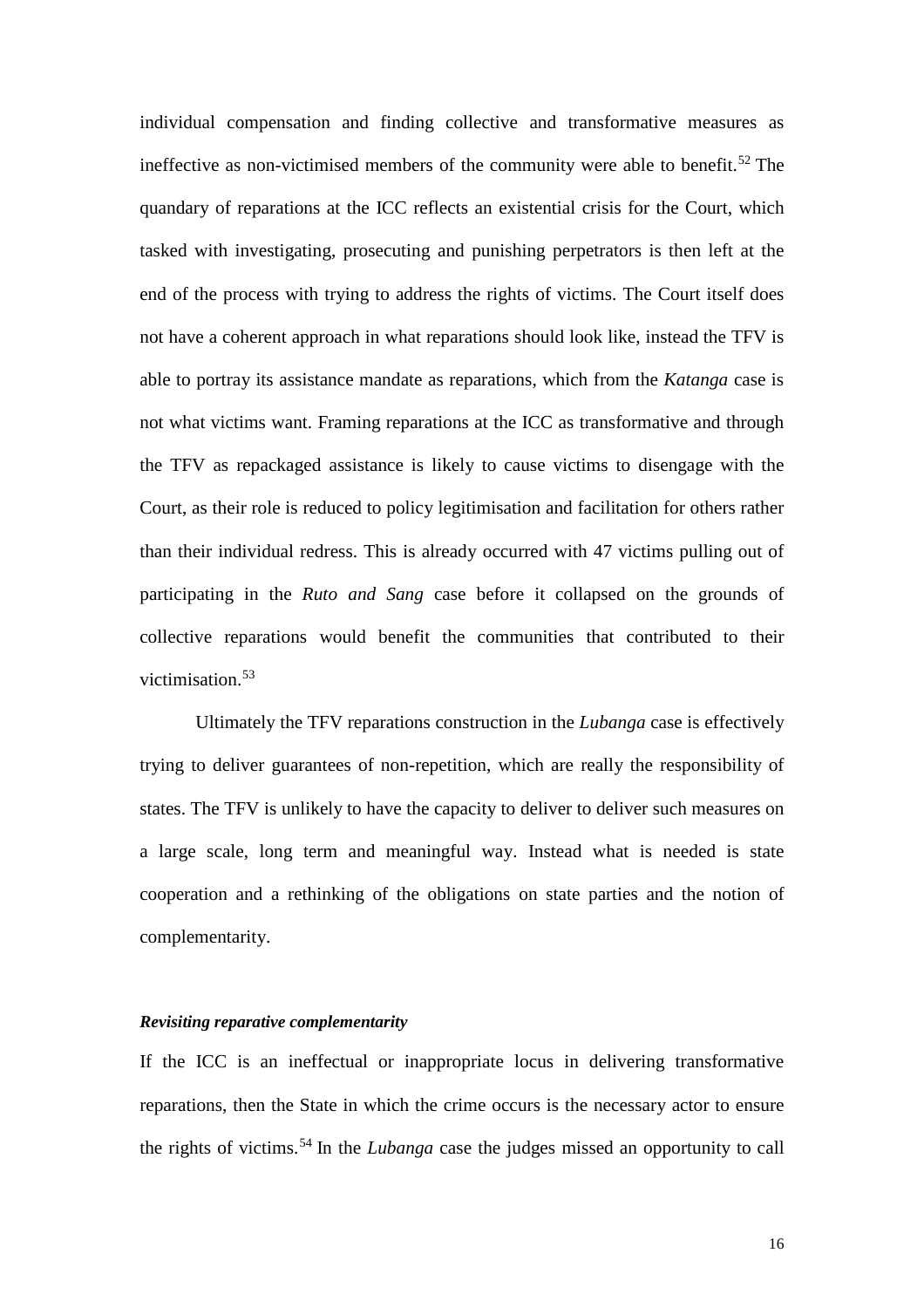upon the Congolese government to establish a national reparations mechanism, instead it suggested that the State could cooperate through educational or outreach activities to acknowledge victims' harm and to increase society's awareness of the crimes committed by Mr Lubanga.[55](#page-18-0)

<span id="page-17-2"></span><span id="page-17-1"></span><span id="page-17-0"></span>The relationship between the Court and State Parties is guided by the principle of complementarity, in that states have the primary obligation to investigate and prosecute international crimes with the ICC only intervening as a last resort where the state is unable or unwilling to meet its obligations, so-called 'negative complementarity'.[56](#page-18-1) Positive complementarity is in narrow terms how States can be encouraged to investigate and prosecute international crimes, in broader terms how the ICC can catalyse wider transitional justice processes in a country guided by fair trial practices and human rights. In terms of reparations, complementarity could begin to fill the gap between the limited scope of victims who will be eligible for redress at the ICC and the larger population of individuals and groups who have suffered from international crimes in a situation. This has been termed 'reparative complementarity' in that to effectively provide reparations in a situation such as the DRC, the State Party needs to create a domestic reparations programme to complement any reparation awards by the Court.<sup>[57](#page-18-2)</sup> Otherwise reparations at the ICC only benefit a few victims in a situation, which could cause tensions within communities or secondary victimisation to those victims excluded from the Court's awards. Reparative complementarity does not go as far as a 'reversionary obligation' suggested by the CVLR in the *Ruto and Sang* case, but recognises the role States should actively play in developing domestic reparation programmes giving their existing human rights obligations to remedy for such violations whether committed by state or non-state actors.[58](#page-18-3)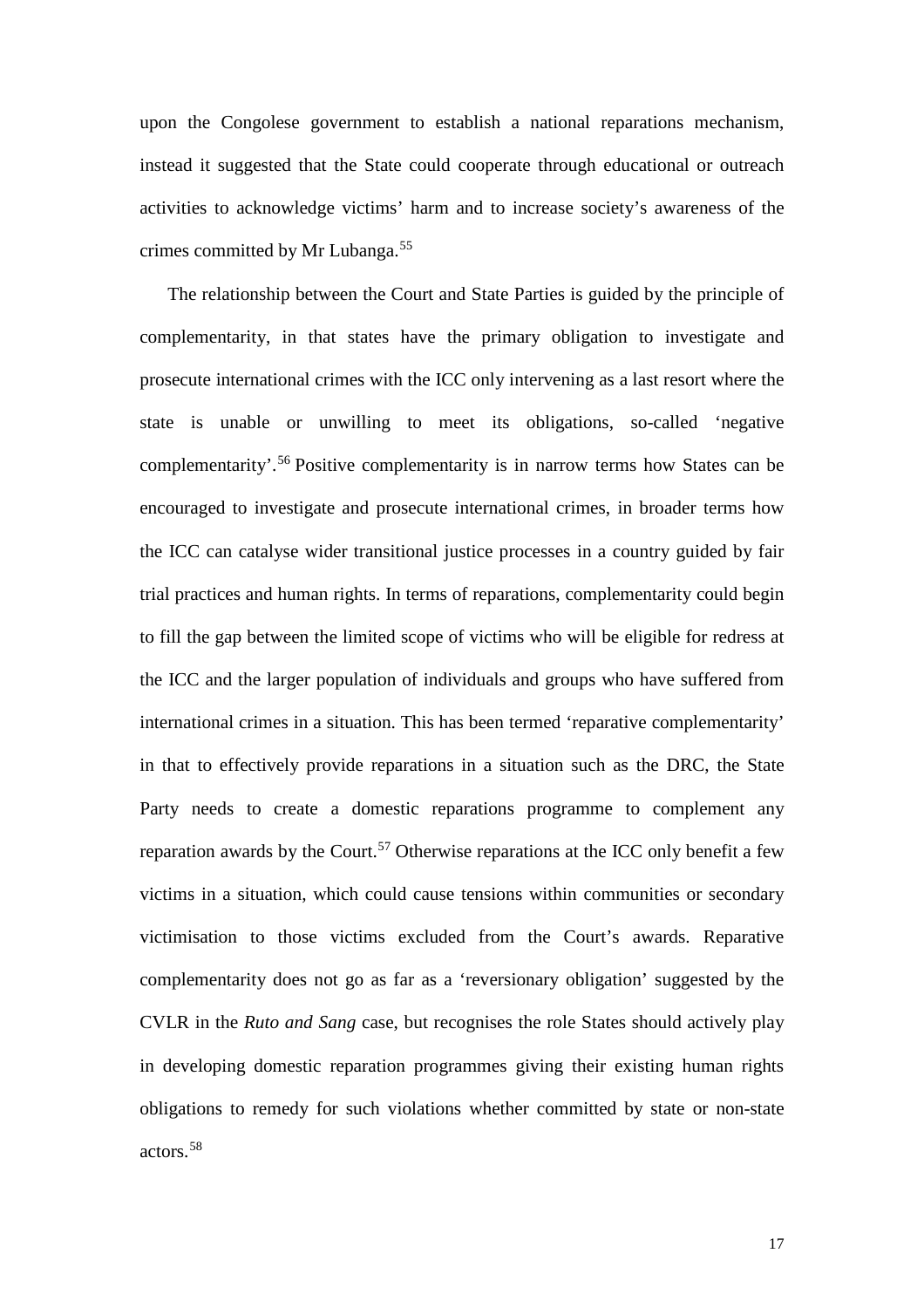What should reparative complementarity look like? In terms of sexual violence, Durbach and Chappell asserts that to achieve gender justice for sexual violence it 'requires extensive state-sponsored, collective measures to bring about equal gender representation in decision making, a significant redistribution of economic resources and the removal of socially and culturally embedded gender-biased practices.' [59](#page-19-0) Transformative reparations could achieve some of these goals, but even reparations have their limits. It would require substantial engagement of a multitude of state and non-state actors to tackle the causes and consequences of violence that its simply formulation has plagued the transitional justice field for decades.

<span id="page-18-3"></span><span id="page-18-2"></span><span id="page-18-1"></span><span id="page-18-0"></span>To transform the legal regime for sexual violence, laws on rape, domestic violence, procedural and evidential rules on vulnerable witnesses and victims would need to be reformed. This may be too interventionist for the ICC, which was established to investigate and prosecute international crimes, rather than catalyst diverse national legal systems into uniform ones beyond international criminal law. Moreover, the need for changes in terms of gender representation and economic redistribution require a substantial rethinking of the constitutional, social and cultural practices of a country. In addition, gender equality and the impact of crimes of women would need to be substantively addressed, but so do the structural harm suffered by other victims. There is a danger of creating a hierarchy of victimhood by only prioritising gender in reparation debates, while vital, there are other marginalised victims such as children, those left disabled or seriously injured, indigenous or ethnic minorities, or families of those disappeared who also acutely require reparations to alleviate their continuing suffering and to prevent the repetition of such crimes. There has been little engagement on reparations by situations complementing the work of the ICC. This could be due to the controversial and costly nature of reparations, which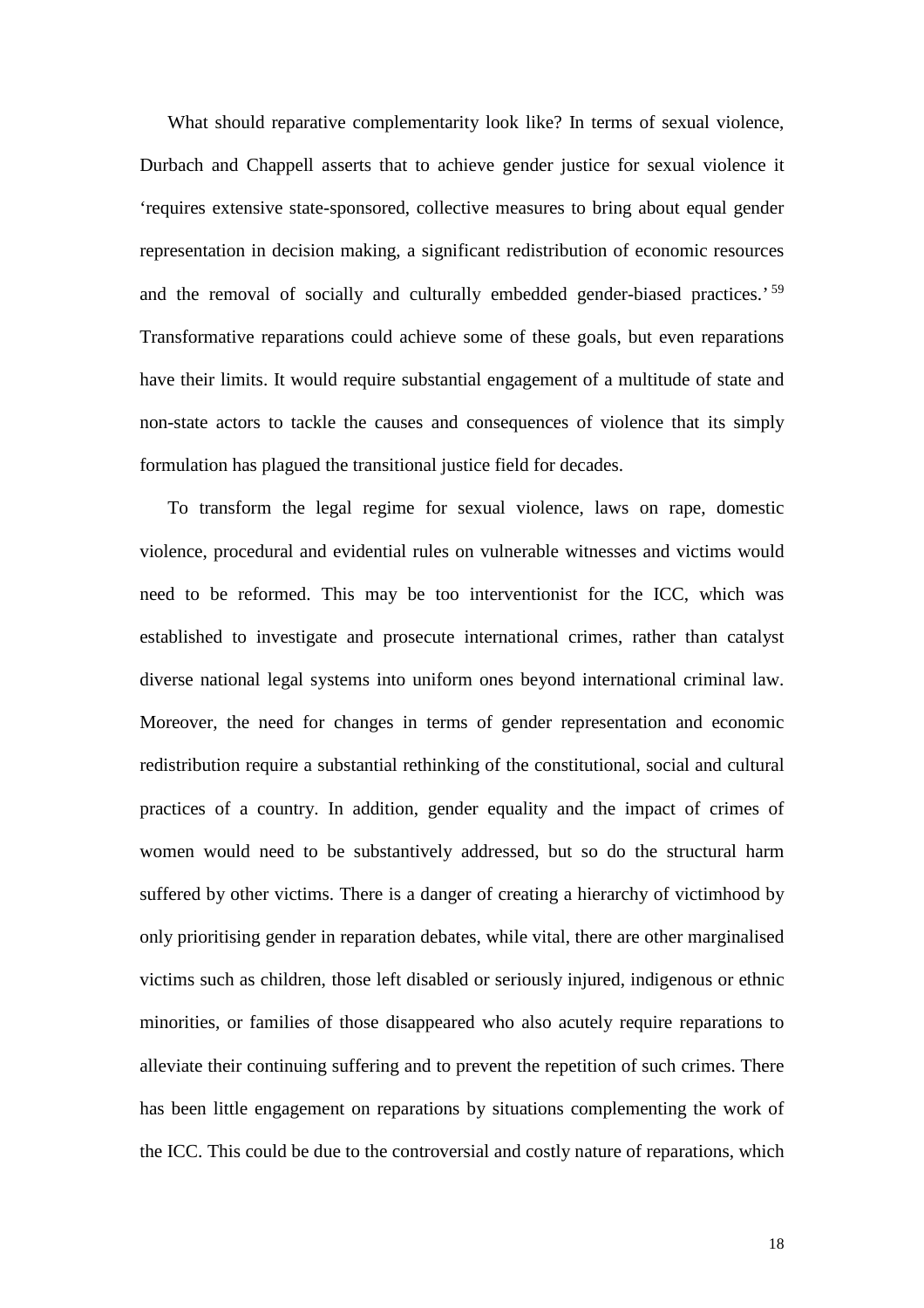go to heart of debates on who is responsible for the violence and who deserves to be acknowledged as a victims and their harm remedied.

In narrow terms reparative complementarity can ensure that State Parties fulfil their obligations to cooperate with the ICC in terms of identification, tracing and freezing of assets, or the exhumation of grave sites in returning bodies of those disappeared to families.  $60$  A more expansive approach to complementarity as a transitional justice driver in a country risks overburdening the ICC with a superjudicial function that its jurisprudence has political weight that can override domestic democratic processes. With the collapse of the Kenyan cases at the ICC, there is a strong impetus to think about what the cooperation obligations are on states and how best the ICC and the Assembly of State Parties can enforce such duties.

### <span id="page-19-1"></span><span id="page-19-0"></span>*A Reparations Chamber*

Given the length of trials, the requirements of victims' eligibility for reparations being limited to those charges and individuals convicted before the ICC and victim participation in the trial is unnecessary to claim reparations, it is perhaps worth thinking about creating a separate reparations chamber within the ICC unconnected from criminal convictions. Some may question whether the ICC is best situated to deal with reparations beyond those who are convicted before it. Yet given that the Court is often the only international or external adjudicating body dealing with these situation and is the only permanent forum for international crimes for 124 State Parties it is well placed to be an avenue for redress for victims where states are unwilling or unable to provide reparations. Although regional human rights courts to an extent do this already in Latin America, Europe and Africa, their jurisdiction is for wider human rights violations and the responsibility of the state. Increasingly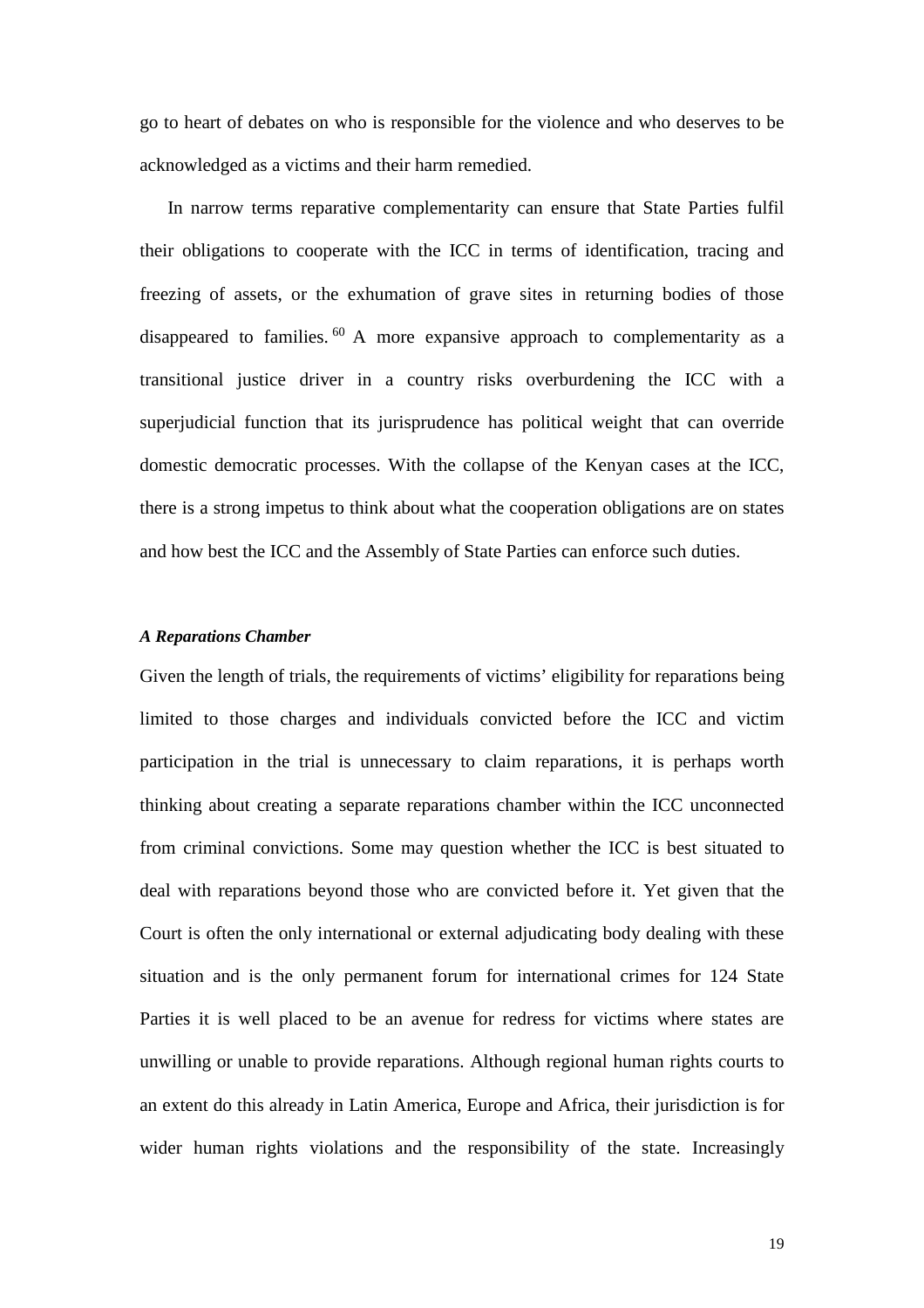international crimes are transnational, committed by a range of non-state armed groups, mercenaries, multi-national corporations and states with limited or no forums for redress for victims.<sup>[61](#page-20-0)</sup> A reparations chamber at the ICC would focus on more acute international crimes where State Parties are unwilling or unable to investigate, prosecute or provide a remedy to victims.

<span id="page-20-0"></span>Others have advocated for such a separate Reparations Chamber or Commission, given the challenges currently facing the ICC reparations regime.<sup>[62](#page-20-1)</sup> This author has been reluctant to advocate for a separate chamber, given that those who have done so before have prompted it to remove victims from participating in trial proceedings at the Court. Victims participating at the ICC play an important part in ensuring the transparency of trial proceedings and to effectively protect their interests. [63](#page-20-2) A reparations chamber suggested here would not get rid of victim participation in trial proceedings, but instead would work to provide reparations to victims in situations by directly engaging with states. The Trust Fund could be used to provide more interim awards to those victims applying to the Court, such as rehabilitation, similar to the provisional measures of the Inter-American Court of Human Rights to prevent death or irreparable harm.<sup>[64](#page-20-3)</sup> Alternatively focusing the TFV assistance mandate to directly focus on those victims before the ICC through provisional measures could help to concentrate resources on those cases before the Court.

<span id="page-20-3"></span><span id="page-20-2"></span><span id="page-20-1"></span>In terms of procedural and evidential rules, victims' legal representatives would lead the presentation of evidence, supported by the Office of Public Counsel for Victims and Victims Participation and Reparations Section. Victims would have to satisfy the lower evidential burden of proof on the balance of probabilities common to reparations proceedings. The lower evidential threshold would allow a broader

20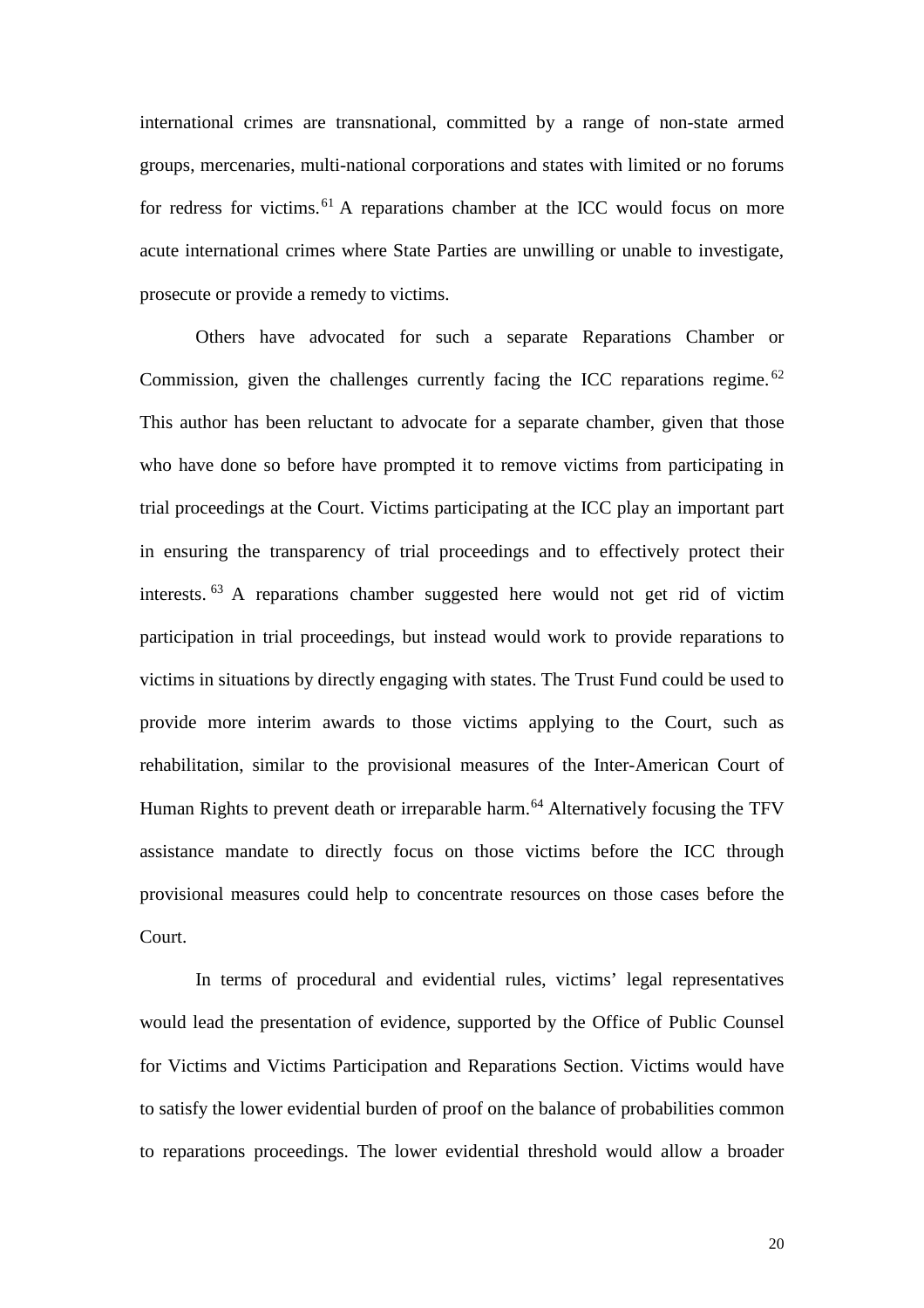establishment of the harm that was suffered. Victim application forms to participate and claim reparations would be submitted early in proceedings enabling the chamber to begin to map out the crimes, harms and views of victims on what reparations would look like. In order to protect the rights of any later identified individuals or responsible organisations, they would be invited to participate and any finding of civil responsibility could not be relied upon for a criminal trial, given the lower evidential burden. That said factual findings on whether or not certain crimes happened in a location, the nature of conflict etc. in a reparations judgment, could guide trial chambers' understanding of a conflict, but would be inadmissible in proving the defendant's criminal responsibility. Alternatively if reparations proceedings have not commenced, then a criminal conviction would be used for a basis of reparation as currently is the case under Article 75(2). Individual convicted persons found guilty would then contribute to reparations through symbolic measures such as acknowledgments of responsibility or voluntary apologies, or more material means through court-ordered seizure of their assets.<sup>[65](#page-21-0)</sup>

<span id="page-21-1"></span><span id="page-21-0"></span>The Presidency could under the Rome Statute create a reparations chamber as part of a trial chamber.<sup>[66](#page-21-1)</sup> After the *Lubanga* decision, Trial Chamber II has effectively become a reparations chamber given that it is dealing with the implementation of reparations in the *Lubanga* case and is deciding on the reparations in *Katanga* case. The Appeals Chamber judgment on reparations in the *Lubanga* case also sets down clear monitoring and implementation requirements for the trial chamber for the TFV to carry out such as identifying eligible victims. This practice is making Trial Chamber II increasingly specialised in the adjudication on reparations. Moreover the distinct nature of reparations, lower evidential threshold, increasing participatory rights for victims and differing legal principles makes sense that the expertise gained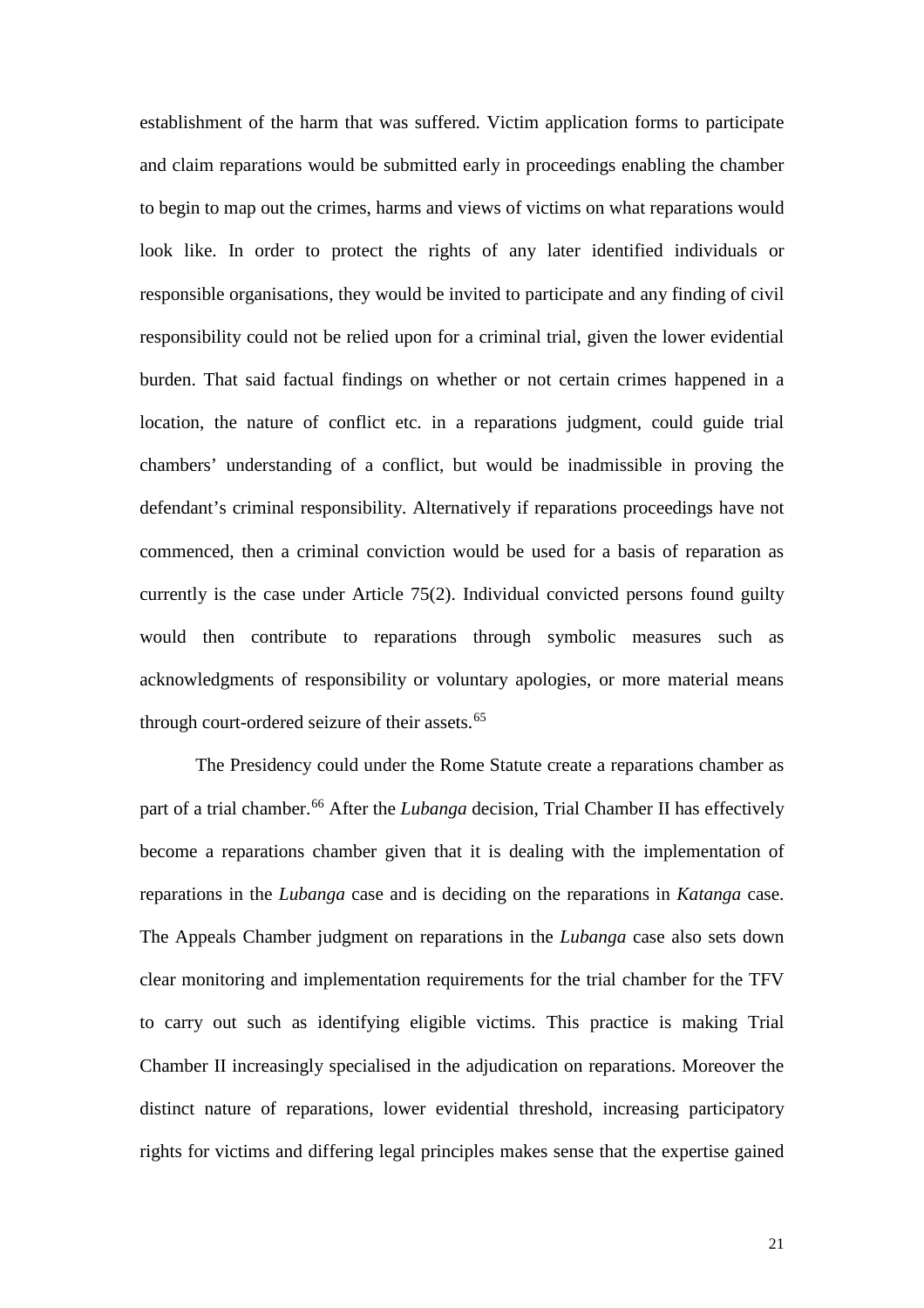by court staff and judges is retained in a specialised reparation chamber. This can be added to with powers already available to the court in appointing reparations experts 'to assist it in determining the scope, extent of any damage, loss and injury to, or in respect of victims and to suggest various options concerning the appropriate types and modalities of reparations'.[67](#page-22-0)

<span id="page-22-0"></span>A reparations chamber would allow victims to directly petition the Court for reparations from the opening of a situation, rather than victims have to wait years for a criminal conviction. This solution provides a dual-track approach to dealing justice to victims and ending impunity by both at the same time investigation and prosecuting those responsible as well as allowing victims to come forward and make their case for reparations. A reparations chamber would also contribute to facilitating and monitoring states in building capacity on reparations, as the ICC itself could not deliver reparations to all victims in a situation, it could highlight the issue and order such awards to be carried out by the state with support from the TFV and Assembly of State Parties. Such an approach would balance the ICC from being perpetrator and retributive focused to more comprehensively doing justice for victims. Of course this can be dismissed as naïve, expanding the scope of a reparations system, which is already overburdened with just one case. There would be challenges for low-income countries in affording large reparations programmes, but innovative solutions can be found, such as World Bank or other donor support reparations as in Nepal, and countries like Sierra Leone and Ivory Coast have begun to deliver reparations to such victims despite their low-income status. Given the ICC's unique position as a permanent international court on international crimes, it is well placed to be an avenue of redress for the world's most serious crimes and to be a focal point for reparations. States and the ICC have to work together in delivering justice beyond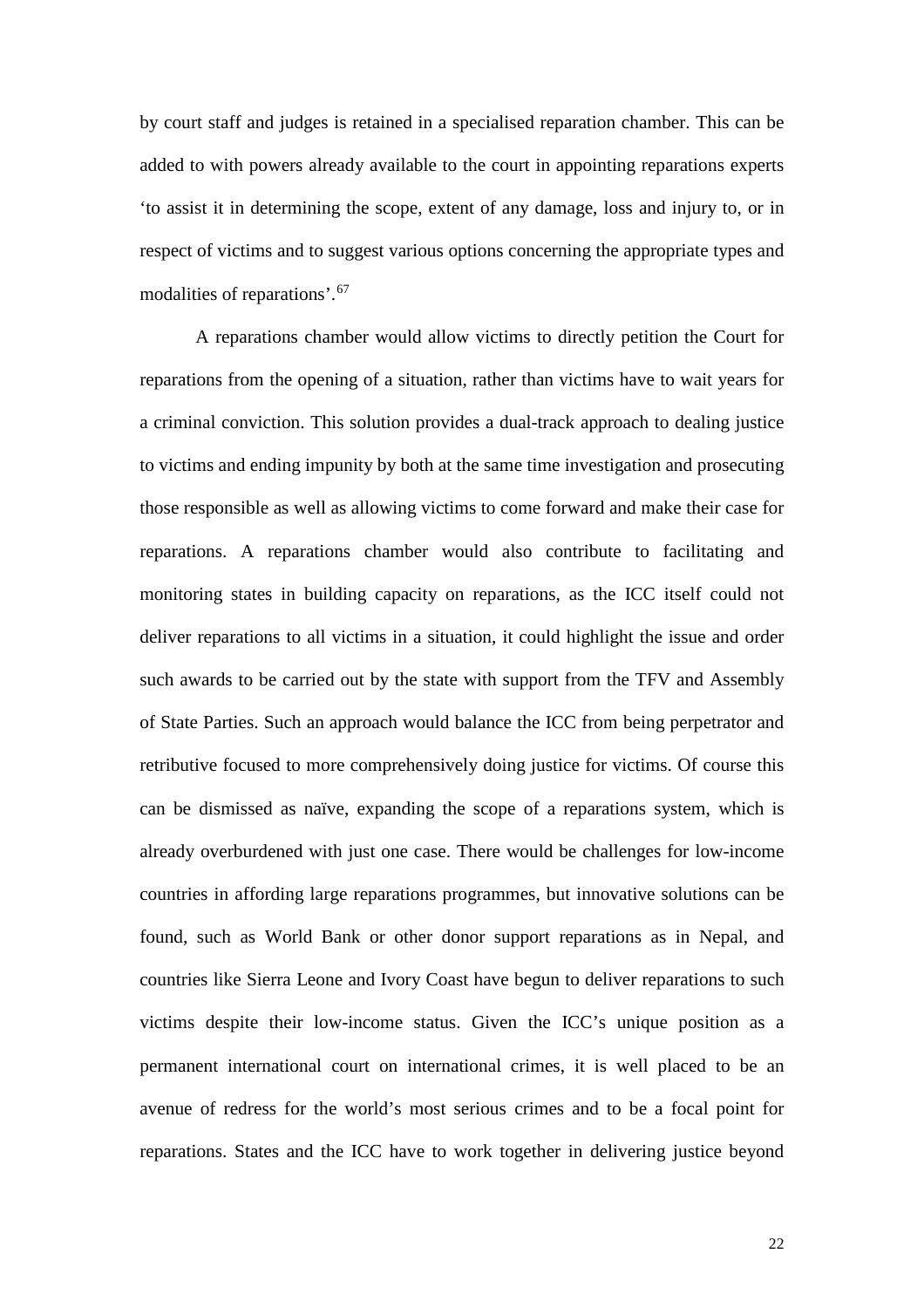criminal trials to avoid a hierarchy of victims by delivering reparations to all those who seriously suffer from international crimes.

## **Conclusion**

Reparations in law are about acknowledging, remedying and alleviating victims' suffering. The inclusion of reparations in the Rome Statute of the ICC offered the promise of tangible and symbolic redress for victims of international crimes. Yet nearly two decades on from the signing of the Rome Statute and five years since the first reparations judgment, reparations have yet to make it into the hands and hearts of victims. Continuing legal wrangles on reparations at the ICC are trying to make an unworkable system feasible, but victims are increasing losing out as time passes.

The problems with reparations at the ICC stem from pasting it onto the end of a criminal trial, which undermines its victim-centred nature. How far can we go with the current reparations model at the ICC to the extent that the Court can maintain any sort of legitimacy of its meaningful and effectiveness for victims that it does not revictimise them by creating unrealistic expectations or reparations so convoluted that they make no difference? The alternatives are to drop reparations from the ICC or to uncouple reparation proceedings from the criminal trial and create a reparations chamber. This will not be easy and states will protest it due to the issues of state responsibility it will raise if reform of Article 75 is brought before the Assembly of State Parties.

The disagreeing positions of judges in the *Lubanga* and *Ruto and Sang* cases show the contested space that reparations continue to evoke amongst the ICC judiciary that they themselves alone cannot develop a consistent position on reparations, even if it did include state responsibility. Although Judge Eboe-Osuji opined a vision of reparations beyond those convicted at the ICC, it will require the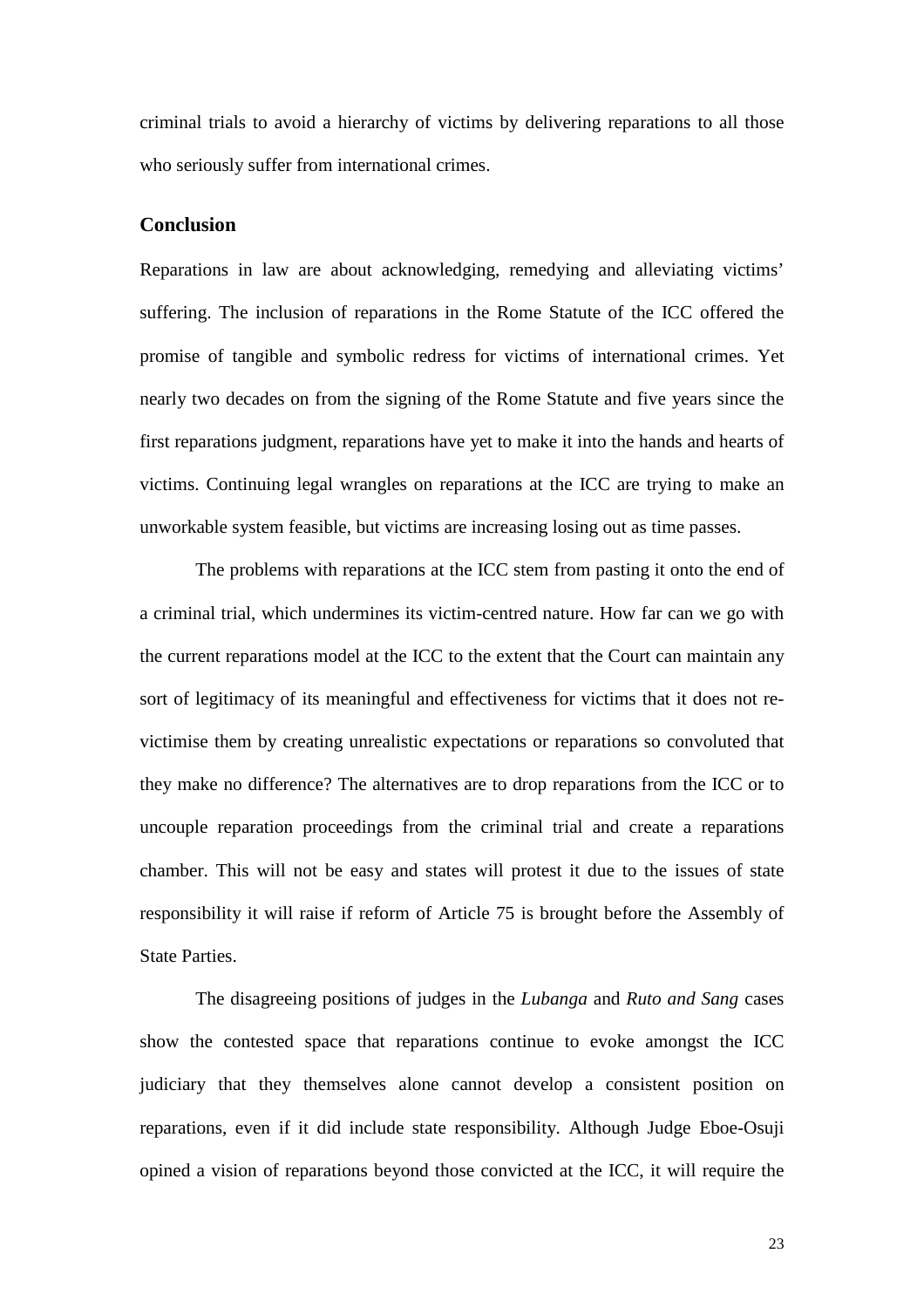Assembly of State Parties to not only amend Article 75(2) to include state or other actors responsibility, but also enforcement mechanisms in how States cooperate with the Court. As such together transformative reparations, reparative complementarity and a reparations chamber together may start to bring the gap between victims' right to reparations and redress at the ICC.

 $<sup>1</sup>$  As per Article 75, Rome Statute.</sup>

<sup>&</sup>lt;sup>2</sup> Luke Moffett, Meaningful and Effective? Considering Victims' Interests Through Participation at the International Criminal Court, *Criminal Law Forum*, 26(2) (2015) 255-289.

<sup>3</sup> Report of the International Law Commission on the Work of its 44th Session, 4 May to 24 July 1992, Official Records of the General Assembly, 47th session, Supplement No. 10, paras.88–92.

<sup>4</sup> Article 53(4), Report of the International Law Commission on the Work of its 45th Session, UN Doc. A/48/10, 1993, p125.

<sup>&</sup>lt;sup>5</sup> Draft Article 73, Report of the Preparatory Committee on the Establishment of an International Criminal Court, A/CONF.183/2/Add.1, 14 April 1998, p116–118.

<sup>6</sup> See Fiona McKay, Are Reparations Appropriately Addressed in the ICC Statute? In D. Shelton (ed.), *International Crimes, Peace, and Human Rights: The Role of the International Criminal Court* (Transnational Publishers 2000) 163–174, p167; and Christopher Muttukumaru, Reparations to Victims, in Roy S. Lee (ed.), *The International Criminal Court: The Making of the Rome Statute; Issues, Negotiations, Results* (Kluwer 1999) 262–270.

<sup>7</sup> Resolution ICC-ASP/1/Res.6, adopted at the 3rd plenary meeting, 9 September 2002.

<sup>8</sup> See Articles 52 and 706–742 of the French Criminal Code; Articles 85–91, 371–375, and 418–426 of the French Code of Criminal Procedure; Jonathan Doak, *Victims' Rights, Human Rights and Criminal Justice: Reconceiving the Role of Third Parties,* (Hart 2008), p310.

<sup>9</sup> Letter dated 12 October 2000 from the President of the International Tribunal for the Former Yugoslavia addressed to the Secretary-General, S/2000/1063,  $3<sup>rd</sup>$  November 2000; Letter dated  $9<sup>th</sup>$ November 2000 from the President of the International Criminal Tribunal for Rwanda addressed to the Secretary-General, S/2000/1198, 15<sup>th</sup> December 2000.

<sup>&</sup>lt;sup>10</sup> Decision establishing the principles and procedures to be applied to reparations, ICC-01/04-01/06-2904, 7 August 2012; and Judgment on the appeals against the "Decision establishing the principles and procedures to be applied to reparations" of 7 August 2012, ICC-01/04-01/06-3129, 3 March 2015.

<sup>&</sup>lt;sup>11</sup> Luke Moffett, *Justice for Victims before the International Criminal Court*, (Routledge 2014), p120-121.

<sup>&</sup>lt;sup>12</sup> Prosecution's Submissions on the principles and procedures to be applied in reparations, ICC-01/04-01/06-2867, 18 April 2012, para.19-20.

<sup>13</sup> Carsten Stahn, Reparative Justice after the *Lubanga* Appeal Judgment, *Journal of International Criminal Justice,* 13 (2015) 801-813, p806.

<sup>&</sup>lt;sup>14</sup> Principle 9, UN Basic Principles 2005.

<sup>15</sup> Stahn n.13, p807.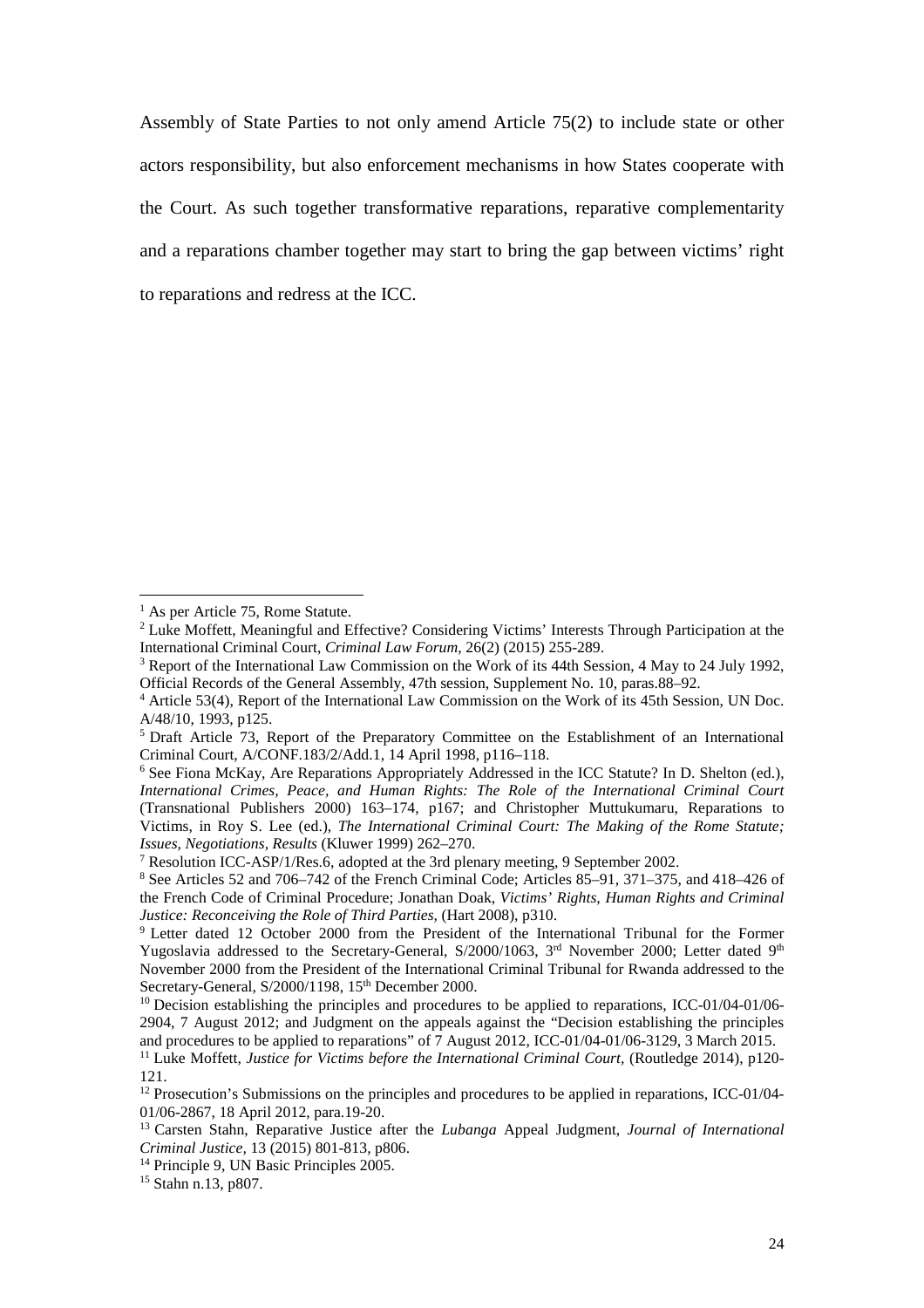<sup>17</sup> Sarah Williams and Emma Palmer, Transformative Reparations for Women and Girls at the Extraordinary Chambers in the Courts of Cambodia, *International Journal of Transitional Justice*  10(2) (2016) 311-331, p330.

<sup>18</sup> *Lubanga*, ICC-01/04-01/06-2904, para.266.

<sup>19</sup> ICC-01/04-01/06-3129, para.160.

<sup>21</sup> *Lubanga*, ICC-01/04-01/06-2904, para.274.

<sup>22</sup> Observations of the Trust Fund for Victims on the Appeals Against Trial Chamber I's "Decision Establishing the Principles and Procedures to be Applied to Reparations", ICC-01/04-01/06-3009, para.171.

 $23$  ICC-01/04-01/06-3009, para.170.

<sup>24</sup> ICC-01/04-01/06-3129, para.199 and para.269-273, in light of Rule 98(5), Rules of Procedure and Evidence, and Regulation 56 of the Regulations of the Trust Fund.

<sup>25</sup> See Emily L. Camins, Needs or Rights? Exploring the Limitations of Individual Reparations for Violations of International Humanitarian Law, *International Journal of Transitional Justice*, 10(1) (2016) 126–145, p134.

 $26$  ICC-01/04-01/06-3129, para.182.

<sup>27</sup> Defence Submissions on Sentence, ICC-01/05-01/08-3376-Red, 26 April 2016, fn.232.

<sup>28</sup> Peter Dixon, Reparations, Assistance and the Experience of Justice: Lessons from Colombia and the Democratic Republic of the Congo, *International Journal of Transitional Justice* 10(1) (2016) 88-107, p105.

<sup>29</sup> *Ruto and Sang*, Public redacted version of Decision on Defence Applications for Judgments of Acquittal, ICC-01/09-01/11-2027-Red 5 April 2016, para.149.

<sup>30</sup> Ibid. para.150.

<sup>31</sup> Reasons of Judge Eboe-Osuji, para.58-254.

<sup>32</sup> Ibid. para.201.

<sup>33</sup> Ibid. para.202.

<sup>34</sup> Ibid. para.464.

<sup>35</sup> Section 20, International Crimes Act 2008. ICC-01/09-01/11-2035, 15 June 2016, para.13.

<sup>36</sup> ICC-01/09-01/11-2035, para.40-41.

<sup>37</sup> Ibid. para.49-54.

<sup>38</sup> Decision on the Requests regarding Reparations, ICC-01/09-01/11-2038, 1 July 2016. See Dissenting Opinion of Judge Eboe-Osuji, ICC-01/09-01/11-2038-Anx, 1 July 2016.

<sup>39</sup> See Anne Saris and Katherine Lofts, Reparation Programmes: A Gendered Perspective, in in C. Ferstman, M. Goetz, and A. Stephens (eds.), *Reparations for Victims of Genocide, Crimes Against Humanity and War Crimes: Systems in Place and Systems in the Making*, 79-99. Nairobi Declaration on Women's and Girls' Right to a Remedy and Reparation, March 2007, para.4 'reparation must drive post-conflict transformation of socio-cultural injustices, and political and structural inequalities that shape the lives of women and girls; that reintegration and restitution by themselves are not sufficient goals of reparation, since the origins of violations of women's and girls' human rights predate the conflict situation.' UN Guidance Note of the Secretary-General Reparations for Conflict-Related Sexual Violence, para.4.

<sup>40</sup> Ruth Rubin-Marín, The Gender of Reparations in Transitional Societies, in R. Rubin-Marín (ed.), *The Gender of Reparations: Unsettling Sexual Hierarchies While Redressing Human Rights Violations,* (CUP 2009), 63-120, at 66. See Reparations for Conflict-Related Sexual Violence, UN Guidance Note of the Secretary-General, June 2014.

<sup>41</sup> Report of the Special Rapporteur on violence against women, its causes and consequences, Rashida Manjoo, A/HRC/14/22, 23 April 2010, para.32; and UN Guidance Note of the Secretary-General: Reparations for Conflict‐Related Sexual Violence, June 2014, p8.

<sup>42</sup> Nairobi Declaration on Women's and Girls' Right to a Remedy and Reparation, para.3.

<sup>43</sup> ICC-01/04-01/06-2904, para.236.

<sup>44</sup> Observations on Reparations in Response to the Scheduling Order of 14 March 2012, ICC-01/04- 01/06-2872, 25 April 2012, para.77.

<sup>45</sup> ICC-01/04-01/06-2904, para.240.

<sup>46</sup> Ibid. para.202-203.

<sup>47</sup> Andrea Durbach and Louise Chappell, Leaving Behind the Age of Impunity: Victims of Gender Violence and the Promise of Reparations, *International Feminist Journal of Politics*, 6(4) (2014) 543- 562, p550.

<sup>&</sup>lt;sup>16</sup> Ibid. p809-810.

<sup>20</sup> ICC-01/04-01/06-3129, para.160.